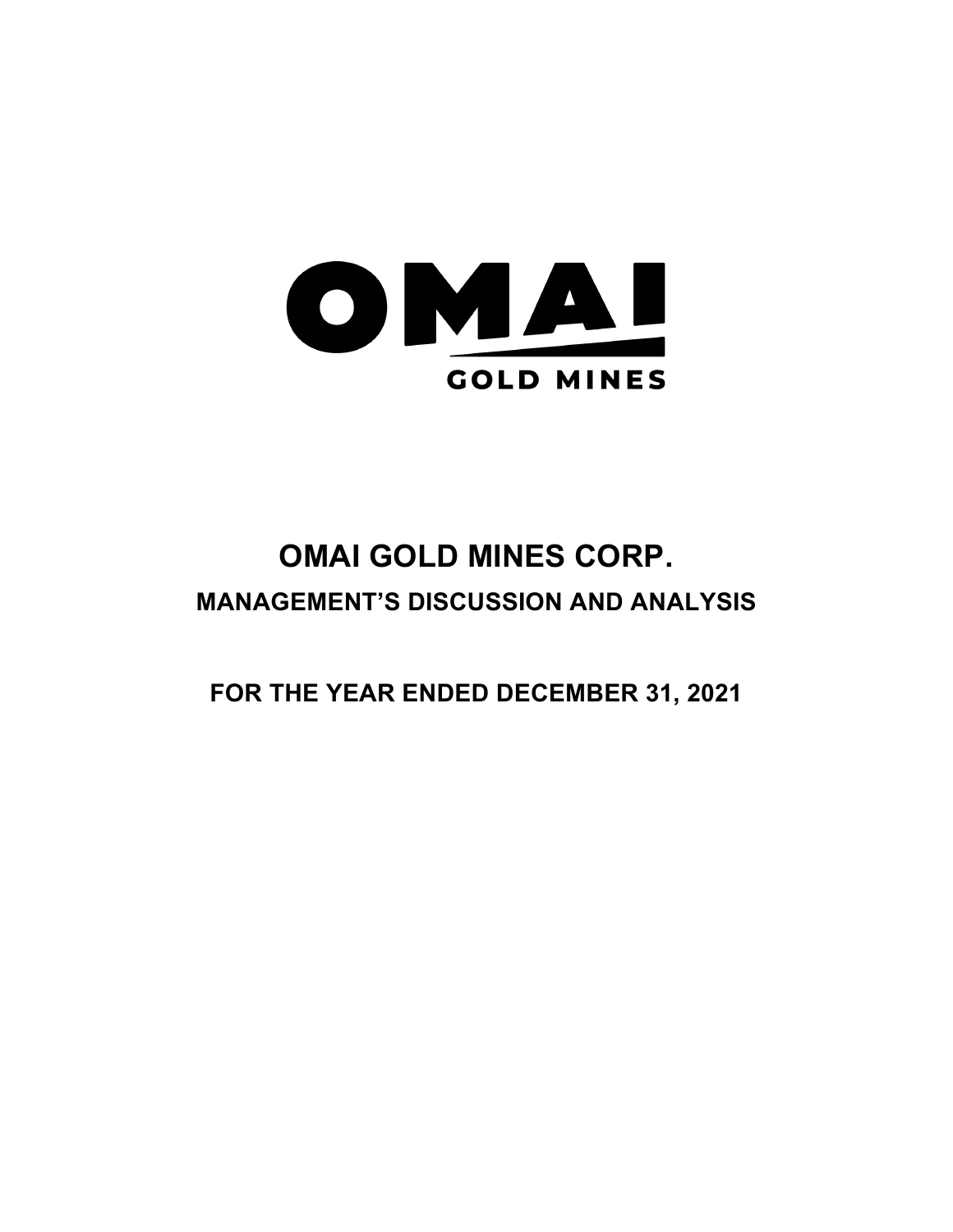## Introduction

This Management Discussion and Analysis ("MD&A"), dated April 28, 2022, provides a review of the financial position and the results of operations of Omai Gold Mines Corp. (the "Corporation", "Omai" or the "Company") and constitutes management review of the factors that affected the Company's financial and operating performance for the year ended December 31, 2021. This MD&A has been prepared in compliance with the requirements of National Instrument 51- 102 – Continuous Disclosure Obligations. The review is provided to enable the reader to assess the significant changes in the financial condition of the Company as at and for the year ended December 31, 2021. This MD&A should be read in conjunction with the audited consolidated financial statements of the Company for the year ended December 31, 2021 and 2020 together with the notes thereto. The Company's financial statements and the financial information reported in this MD&A have been prepared in accordance with International Financial Reporting Standards ("IFRS") as issued by the International Accounting Standards Board ("IASB") and interpretations of the IFRS Interpretations Committee ("IFRIC"). All amounts presented are stated in United States dollars, unless otherwise indicated. Information contained herein is presented as of December 31, 2021, unless otherwise indicated.

For the purposes of preparing this MD&A, management, in conjunction with the Board of Directors, considers the materiality of information. Information is considered material if: (i) such information results in, or would reasonably be expected to result in, a significant change in the market price or value of Omai's common shares; or (ii) there is a substantial likelihood that a reasonable investor would consider it important in making an investment decision; or (iii) it would significantly alter the total mix of information available to investors. Management, in conjunction with the Board of Directors, evaluates materiality with reference to all relevant circumstances, including potential market sensitivity.

## Highlights

In mid-2021, the Company introduced a new corporate and technical team with a depth of industry experience, committed to:

- $\circ$  Aggressively exploring the past-producing Omai gold project in Guyana with the goal of building gold resources that could support the re-development of an economic mining operation;
- $\circ$  Reducing overhead costs with the goal of maximizing funds available for exploration;
- o Executing quality exploration programs in an impactful, safe, responsible, and cost effective manner;
- o Creating value for all stakeholders by both verifying historic and known mineralization and resources, and pursuing new discoveries on this past producing gold property.

#### Exploration Highlights:

During the year ended December 31, 2021 and up to the date of this MD&A, the Company:

- Achieved a major milestone in the Company's first full year as a public Company, by delivering a maiden NI 43-101 Mineral Resource Estimate consisting of:
	- $\circ$  703,300 ounces of gold in an Indicated resource of 16.7 million tonnes averaging 1.31 grams of gold per tonne, and
	- $\circ$  940,000 ounces of gold in an Inferred resource of 19.5 million tonnes averaging 1.50 grams of gold per tonne.
- Completed approximately 10,690 meters of drilling in 2021;
- Compiled and re-established a global property database that includes historical production records and an extensive database of exploration holes completed across the property;
- Drilled an initial 6 scout holes on the large Broccoli Hill target area, intersecting gold in 4 of the 6 holes;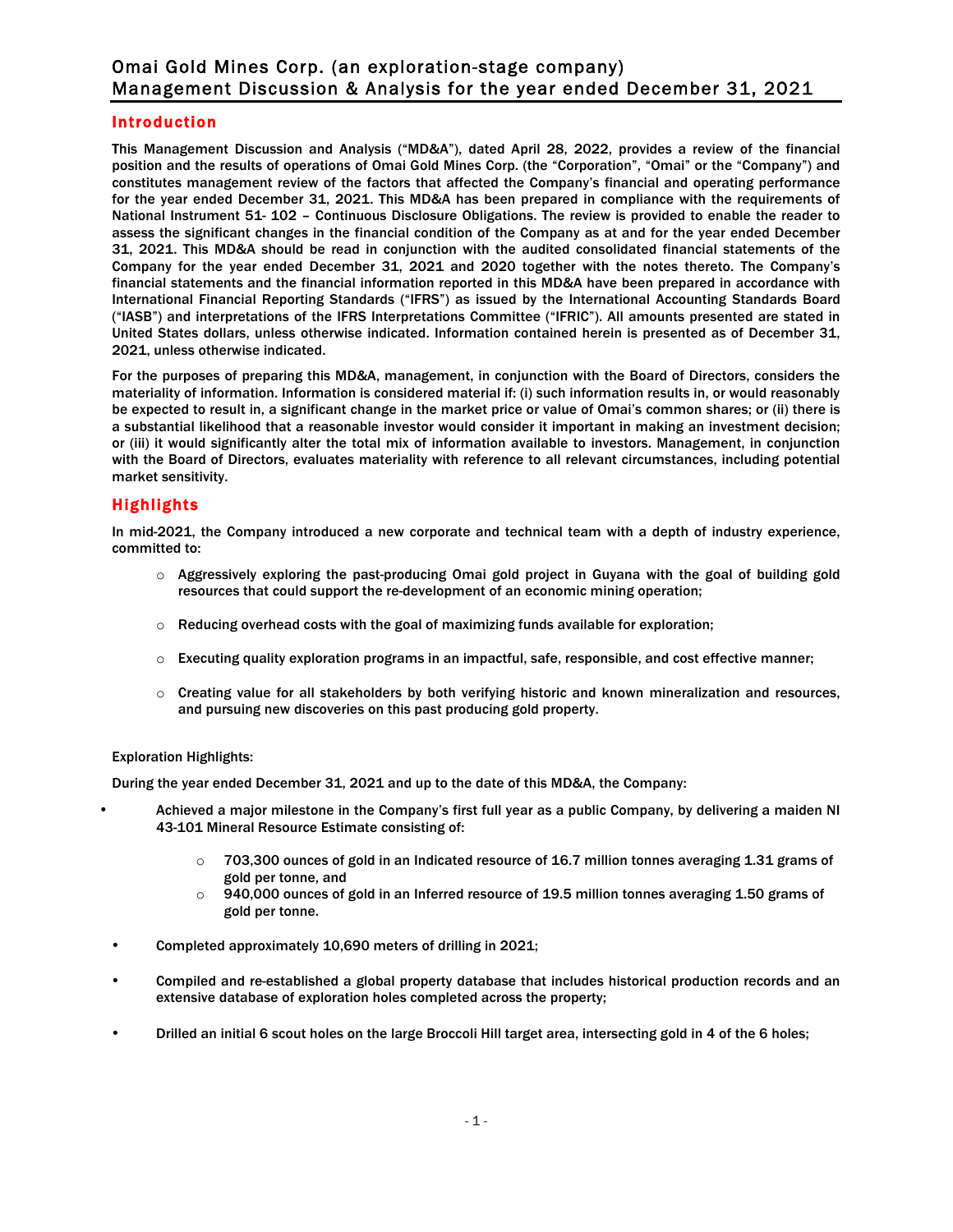- Evaluated exploration targets across the property with a focus on potential for new near surface deposits that would be amenable to open pit mining, and are in close proximity to the known resources;
- Set priorities for a 2022 exploration program to focus on expanding the new Wenot deposit by drilling along the known strike extensions of the Wenot shear, while pursuing other priority exploration targets that hold near surface open pit potential, and revisiting Fennell, which hosts a significant unmined historical resource and is also open at depth;
- Commenced a trenching program in mid-January 2022, followed by the startup of a 3,000-metre drill program in late February. A second drill was added in March, initially to focus on selected exploration targets, some of which were found in the 1990s but that have seen no follow up.

#### Corporate Highlights:

- New CEO introduced in late July 2021 with a strong technical background and firm focus on discoveries to build the project's gold resources;
- Strengthened the on-site technical expertise with the addition of team members with international gold exploration experience;
- Completed two private placement financings in 2021 to provide the financial resources to drive exploration and results, and attracted new institutional shareholders.
- Greg Ferron joined the Company as VP Business Development in January 2022 to increase the Company's profile to both institutional and retail investors and expand communication of Omai's value proposition.

# Cautionary Note Regarding Forward-Looking Information

This MD&A contains certain forward-looking information and forward-looking statements, as defined in applicable securities laws (collectively referred to herein as "forward-looking statements"). These statements relate to future events or the Company's future performance. All statements other than statements of historical fact are forwardlooking statements. Often, but not always, forward-looking statements can be identified by the use of words such as "plans", "expects", "is expected", "budget", "scheduled", "estimates", "continues", "forecasts", "projects", "predicts", "intends", "anticipates" or "believes", or variations of, or the negatives of, such words and phrases, or statements that certain actions, events or results "may", "could", "would", "should", "might" or "will" be taken, occur or be achieved. Forward-looking statements involve known and unknown risks, uncertainties and other factors that may cause actual results to differ materially from those anticipated in such forward-looking statements. The forward-looking statements in this MD&A speak only as of the date of this MD&A or as of the date specified in such statement. The following table outlines certain significant forward-looking statements contained in this MD&A and provides the material assumptions used to develop such forward-looking statements and material risk factors that could cause actual results to differ materially from the forward-looking statements.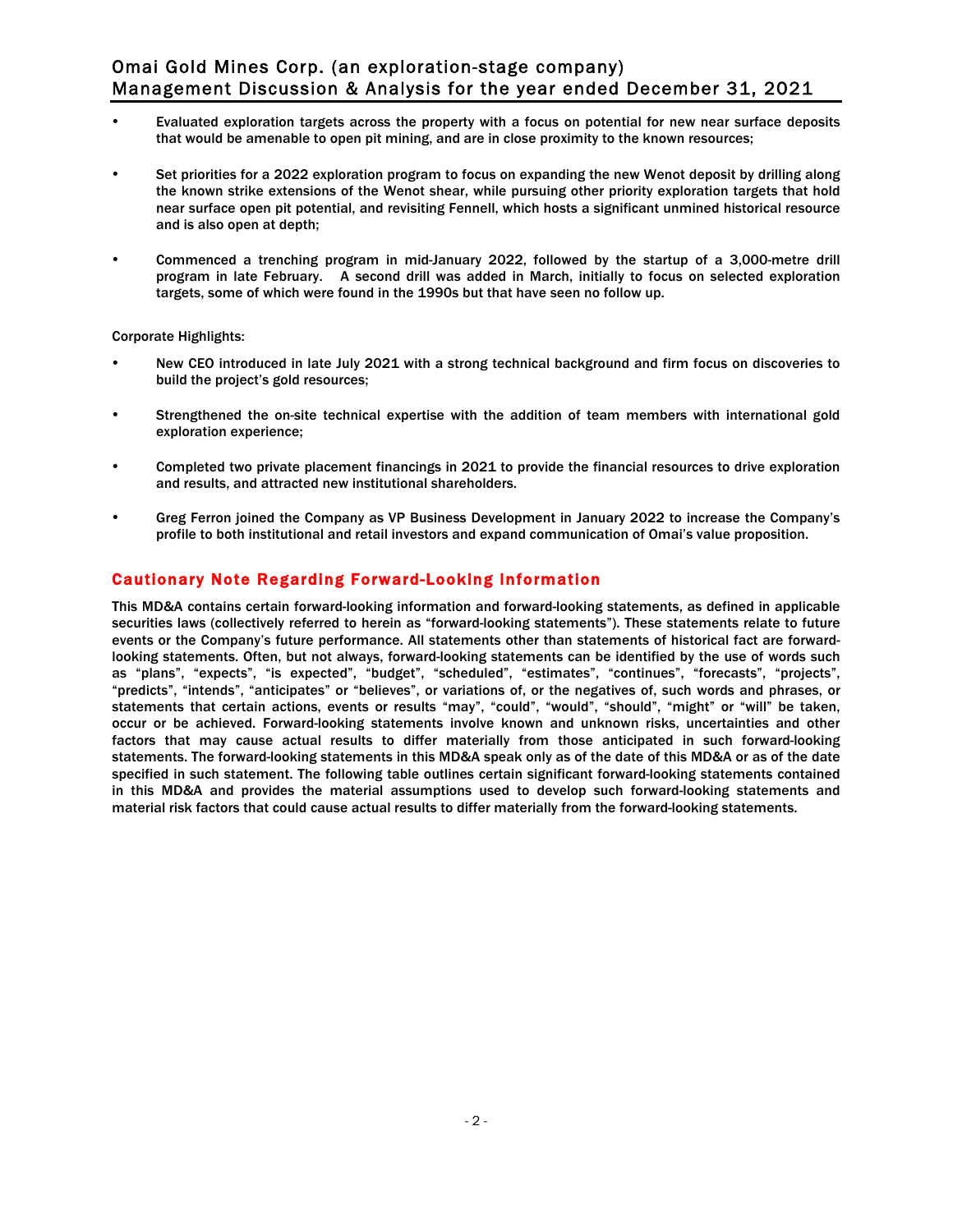| <b>Forward-looking</b><br>statements                                                                                                                                                                               | <b>Assumptions</b>                                                                                                                                                                                                                                                                                                                                                                                                                                                                                                                                                                                                                                                                                                                                                                                                                             | <b>Risk factors</b>                                                                                                                                                                                                                                                                                                                                                                                                                                                                                                                                                                                                                                                                                                                                       |
|--------------------------------------------------------------------------------------------------------------------------------------------------------------------------------------------------------------------|------------------------------------------------------------------------------------------------------------------------------------------------------------------------------------------------------------------------------------------------------------------------------------------------------------------------------------------------------------------------------------------------------------------------------------------------------------------------------------------------------------------------------------------------------------------------------------------------------------------------------------------------------------------------------------------------------------------------------------------------------------------------------------------------------------------------------------------------|-----------------------------------------------------------------------------------------------------------------------------------------------------------------------------------------------------------------------------------------------------------------------------------------------------------------------------------------------------------------------------------------------------------------------------------------------------------------------------------------------------------------------------------------------------------------------------------------------------------------------------------------------------------------------------------------------------------------------------------------------------------|
| <b>Potential of the</b><br>Company's properties to<br>contain economic<br>deposits of precious and<br>base metals.                                                                                                 | Financing should be available for<br>future exploration of the Company's<br>properties; the actual results of the<br>Company's exploration activities will<br>be favourable; operating and<br>exploration costs will not exceed the<br>Company's expectations; the Company<br>will be able to retain and attract skilled<br>staff; all requisite regulatory and<br>governmental approvals for<br>exploration projects and other<br>operations will be received on a timely<br>basis upon terms acceptable to the<br>Company, and applicable political and<br>economic conditions are favourable to<br>the Company; the price of precious and<br>base metals and applicable interest<br>and exchange rates will be favourable<br>to the Company; no title disputes exist<br>with respect to the Company's<br>exploration and evaluation assets. | Precious metals price volatility;<br>uncertainties involved in interpreting<br>geological data and confirming title to<br>acquire exploration and evaluation<br>assets; the possibility that future<br>exploration results will not be consistent<br>with the Company's expectations;<br>availability of financing for and actual<br>results of the Company's exploration<br>activities; increases in costs;<br>environmental compliance and changes<br>in environmental and other local<br>legislation and regulation; interest rate<br>and exchange rate fluctuations; changes<br>in economic and political conditions; the<br>Company's ability to retain and attract<br>skilled staff; risks to title; mineral tenure<br>and availability of permits. |
| The Company's ability to<br>meet its working capital<br>needs at the current<br>level for the twelve-<br>month period. The<br>Company expects to<br>incur further losses in<br>the development of its<br>business. | The operating and exploration<br>activities of the Company for the<br>twelve-months and beyond, and the<br>costs associated therewith, will be<br>dependent on raising sufficient<br>additional capital consistent with the<br>Company's current expectations.                                                                                                                                                                                                                                                                                                                                                                                                                                                                                                                                                                                 | Changes in debt and equity markets;<br>timing and availability of external<br>financing on acceptable terms; changes<br>in the operations currently planned for<br>the next twelve months; increases in<br>costs; environmental compliance and<br>changes in environmental and other<br>local legislation and regulation; interest<br>rate and exchange rate fluctuations;<br>changes in economic conditions.                                                                                                                                                                                                                                                                                                                                             |
| The Company's ability to<br>carry out anticipated<br>exploration on its<br>exploration and<br>evaluation assets.                                                                                                   | The exploration activities of the<br>Company for the next twelve months,<br>and the costs associated therewith,<br>will be consistent with the Company's<br>current expectations.                                                                                                                                                                                                                                                                                                                                                                                                                                                                                                                                                                                                                                                              | Changes in debt and equity markets;<br>timing and availability of external<br>financing on acceptable terms;<br>increases in costs; changes in the<br>operations currently planned for the next<br>twelve months; environmental<br>compliance and changes in<br>environmental and other local legislation<br>and regulation; interest rate and<br>exchange rate fluctuations; changes in<br>economic conditions; receipt of<br>applicable permits, ability to access the<br>property, ability to secure the necessary<br>personnel and support services to<br>complete the planned programs.                                                                                                                                                              |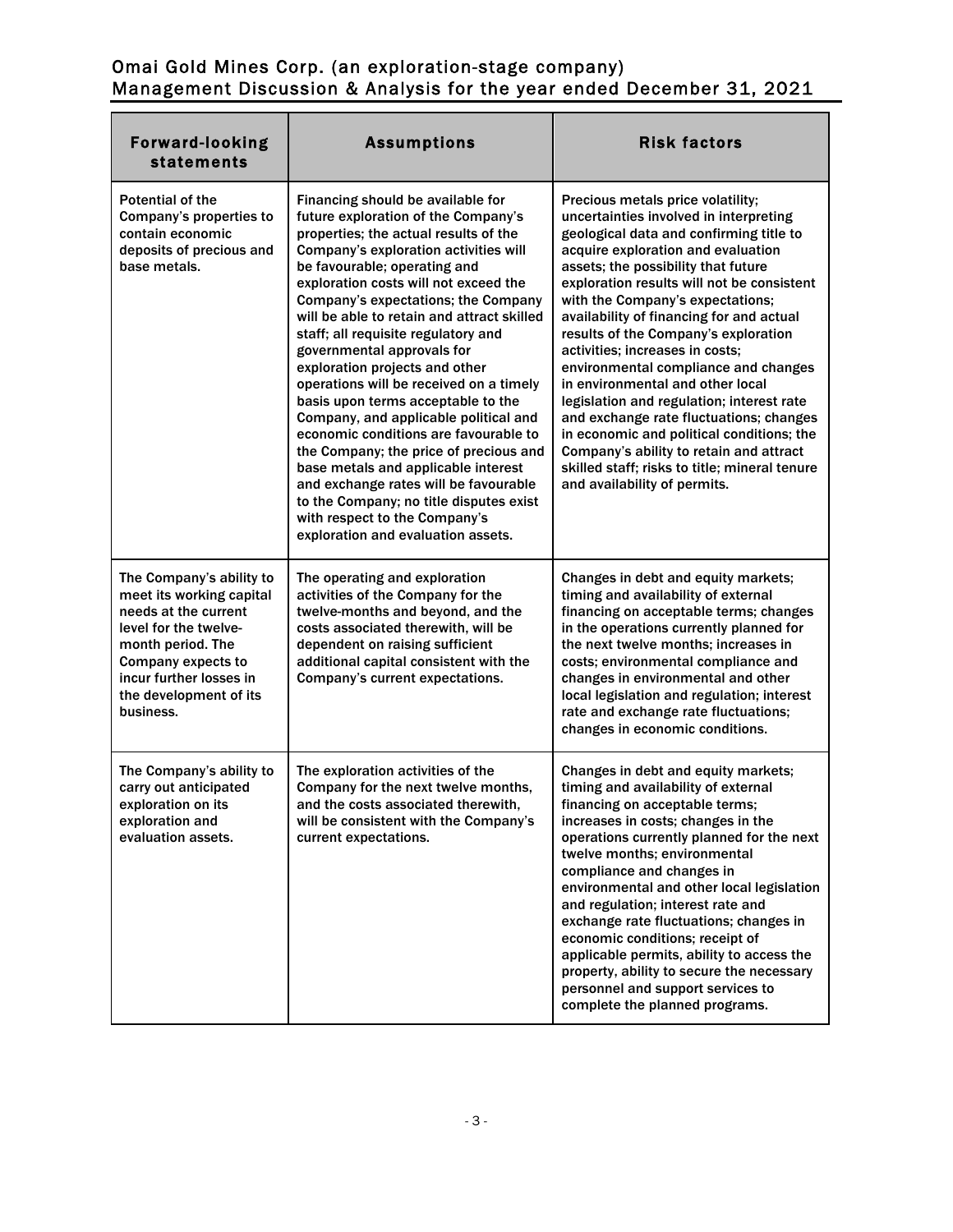| Management's outlook<br>regarding future trends.<br>including the future price<br>of precious metals and<br>availability of future<br>financing. | Financing will be available for the<br>Company's exploration and operating<br>activities; the price of precious and<br>base metals will be favourable to the<br>Company. | Precious metals price volatility; changes<br>in debt and equity markets; interest rate<br>and exchange rate fluctuations; changes<br>in economic and political conditions;<br>availability of financing. |
|--------------------------------------------------------------------------------------------------------------------------------------------------|--------------------------------------------------------------------------------------------------------------------------------------------------------------------------|----------------------------------------------------------------------------------------------------------------------------------------------------------------------------------------------------------|
| The Company will<br>continue to focus its<br>exploration efforts on<br>existing targets located<br>at the Omai Gold Mine in<br>Guyana.           | The Company will focus its budget on<br>the exploration work program at the<br><b>Omai Gold Mine.</b>                                                                    | Management may change its plans<br>based on future exploration results.<br>Political or social factors may make it<br>difficult or unfeasible to continue to<br>explore the Omai Gold Mine property.     |

Inherent in forward-looking statements are risks, uncertainties and other factors beyond the Company's ability to predict or control. Please also make reference to those risk factors referenced in the "Risks Factors" section below. Readers are cautioned that the above chart does not contain an exhaustive list of the factors or assumptions that may affect the forward-looking statements, and that the assumptions underlying such statements may prove to be incorrect. Actual results and developments are likely to differ, and may differ materially, from those expressed or implied by the forward-looking statements contained in this MD&A.

Forward-looking statements involve known and unknown risks, uncertainties and other factors that may cause the Company's actual results, performance or achievements to be materially different from any of its future results, performance or achievements expressed or implied by forward-looking statements. All forward-looking statements herein are qualified by this cautionary statement. Accordingly, readers should not place undue reliance on forwardlooking statements. The Company undertakes no obligation to update publicly or otherwise revise any forwardlooking statements whether as a result of new information or future events or otherwise, except as may be required by law. If the Company does update one or more forward-looking statements, no inference should be drawn that it will make additional updates with respect to those or other forward-looking statements, unless required by law.

# **Background**

The company originally was incorporated under the Ontario Business Corporation Act ("OBCA") on March 22, 1962, as Citadel Gold Mines Inc.

On June 15, 2011, Anconia Resources Corp. ("Anconia") completed a reverse takeover transaction pursuant to which Anconia (then Citadel) acquired all of the issued and outstanding common shares in the capital of 2215107 Ontario Inc., a private Ontario company (incorporated under the OBCA on August 18, 2009) with an interest in a mineral property in Nunavut. In fiscal 2019, the Board of Directors and Management of Anconia decided, in light of the proposed transaction with Avalon Investment Holdings Ltd. ("Avalon"), the Company will no longer seek financing to explore the Nunavut property and it was written off. On September 2, 2014, the Company acquired an exploration project in the Kirkland Lake area of Ontario, Canada known as the Grenfell property.

On October 10, 2019, Anconia and Avalon announced that they have entered into a definitive acquisition agreement dated October 9, 2019 (the "RTO"), in respect of a proposed transaction (the "Transaction"), whereby Anconia agreed to acquire all of the issued and outstanding securities of Avalon, by way of three-cornered amalgamation, share exchange or such other form of business combination as the parties determine. The entity that would result from the completion of the Transaction (the "Resulting Issuer"), will continue to carry on base and precious metals exploration and development, focused primarily on the exploration of Avalon's Omai Gold Mine project in Guyana.

Avalon is a Barbados corporation incorporated on February 22, 2018, based in Christ Church, Barbados, with a wholly-owned operating subsidiary, Avalon Gold Exploration Inc. ("AGE").

On October 1, 2020, the Company completed the RTO with Avalon, pursuant to which the Company acquired all of the issued and outstanding common shares in the capital of Avalon. On closing of the transaction, the Company changed its name to Omai Gold Mines Corp. ("Omai") and completed a consolidation of Anconia's shares on the basis of one post-consolidation common share for each 15 pre-consolidation common shares.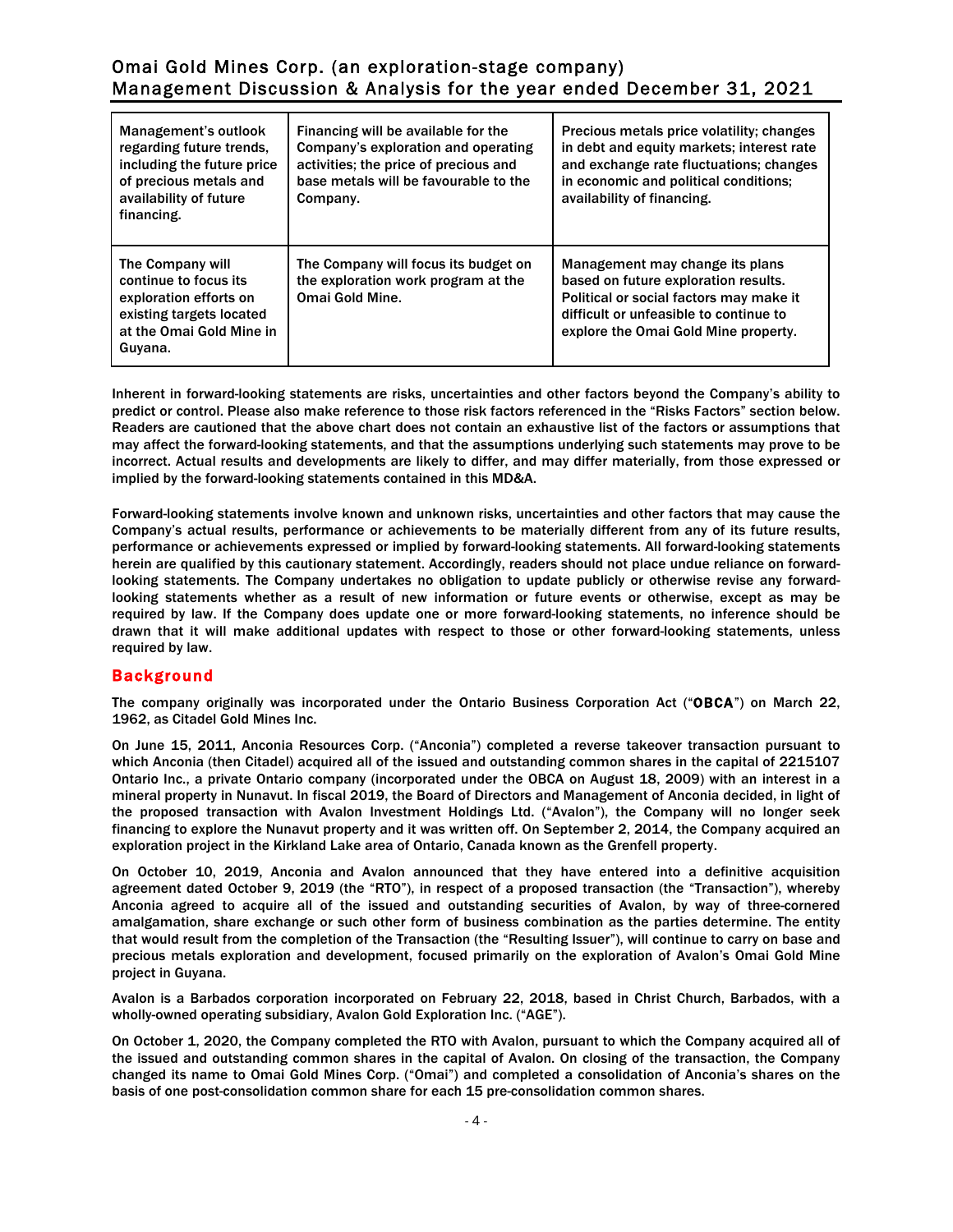## Changes in Management and Board of Directors

After completion of the RTO, and to advance the Omai project in Guyana, the Company changed its CEO, introduced an independent Chairperson and added three additional independent directors with solid technical experience, capital markets experience, and a commitment to governance best practices.

Elaine Ellingham was initially appointed interim CEO in the third quarter of 2021, replacing the former CEO who resigned. The Company subsequently announced her appointment as the permanent CEO. Also, during the year ended December 31, 2021, the VP Exploration left the company and a new CFO joined to replace the former CFO who retired.

# Exploration and Evaluation Projects

## Omai Project

On April 26, 2019, the Guyana Geology & Mines Commission ("GGMC") issued Prospecting Licence (PL #01/2019) to Avalon Gold Exploration Inc. ("AGE") for the exclusive right of occupation and exploration for gold, precious minerals and precious stones, on 4,590 acres of licenced area (the "Omai PL"), including the site of the pastproducing Omai Gold Mine, Potaro Mining District, Guyana.

The Company, through AGE, holds a 100% interest in the Omai PL in the Potaro Mining District in Guyana, which covers 4,590 acres of licensed area, including the site of the past producing Omai Gold Mine. The Omai PL provides for an exclusive right of occupation and exploration for gold, precious minerals and precious stones and to use certain existing infrastructure at the Omai Gold Mine for any future mining operations, subject to entering into specific lease agreements therefor.

The GGMC granted the Omai PL to AGE on April 26, 2019. The license was set to expire on April 25, 2022 and may be renewed for an additional two one-year periods. The Company received confirmation of a one-year renewal of the Omai PL prior to the expiry date. The Company is permitted to renew the license for an additional one-year period in 2023. In consideration for the license, AGE agreed in 2019 to pay the GGMC an aggregate fee of \$4 million to secure the Omai PL, of which \$1 million was paid during the 1st year, \$1 million was paid during the 2nd year and a further \$2 million was due on October 1st, 2021. The Company paid \$1 million on October 1, 2021 and as of the date of this report the remaining \$1 million has been paid. In addition to these fees, the agreement provides for an exclusive right to use certain existing infrastructure at the Omai Gold Mine for any future mining operations, subject to entering into specific lease agreements. The Company became aware that there were legacy mining permits overlapping the southwest portion of the Omai PL. These mining permits were voluntarily relinquished on October 21, 2021 via notification to the GGMC. There are no other known rights infringing on the rights the Company holds on the Omai PL.

On December 22, 2021, the Company closed a transaction resulting in the acquisition of the Eastern Flats property, which adjoins the Omai PL to the east. An exclusivity agreement was signed on July 13, 2020, and subsequently on April 16, 2021, the Company entered into an agreement to acquire prospecting and mining rights on a property known as the "Eastern Flats", located immediately east of and adjoining Omai's 4,590-acre Prospecting Licence. The Eastern Flats consists of 1,519 acres along the main trend of mineralization seen in the Wenot Pit. While there has been little to no exploration carried out on the Eastern Flats, interpretation of the 2020 airborne geophysical survey (magnetics and radiometrics) has indicated that several targets for gold mineralization extend from the Omai PL onto Eastern Flats.

Under the terms of the agreement, Omai acquired a 100% interest in the exploration and hard rock mining rights for a cash payment of US\$1.00. Six million common shares of the Company, valued at \$600,000, were issued to the Vendor on July 13, 2020 as payment for an exclusive due diligence period on the property. No royalty agreements or further share issuances are owed to the Vendor. This transaction was closed upon approval by the TSX Venture Exchange on December 22, 2021.

In addition, AGE holds an option to acquire a 100% interest in a prospecting licence known as "Kaburi South", covering approximately 5,235 acres, located adjacent to Troy Resources Limited's Karouni mine in Guyana.

#### Exploration Activity

The Company increased its exploration and operational activities on the Omai property during 2021. In late 2020, the Company completed construction on a modern exploration camp capable of housing up to 60 workers. The camp includes exploration offices and a large facility for core logging, sampling and storage. The Company also retained full-time security for the camp.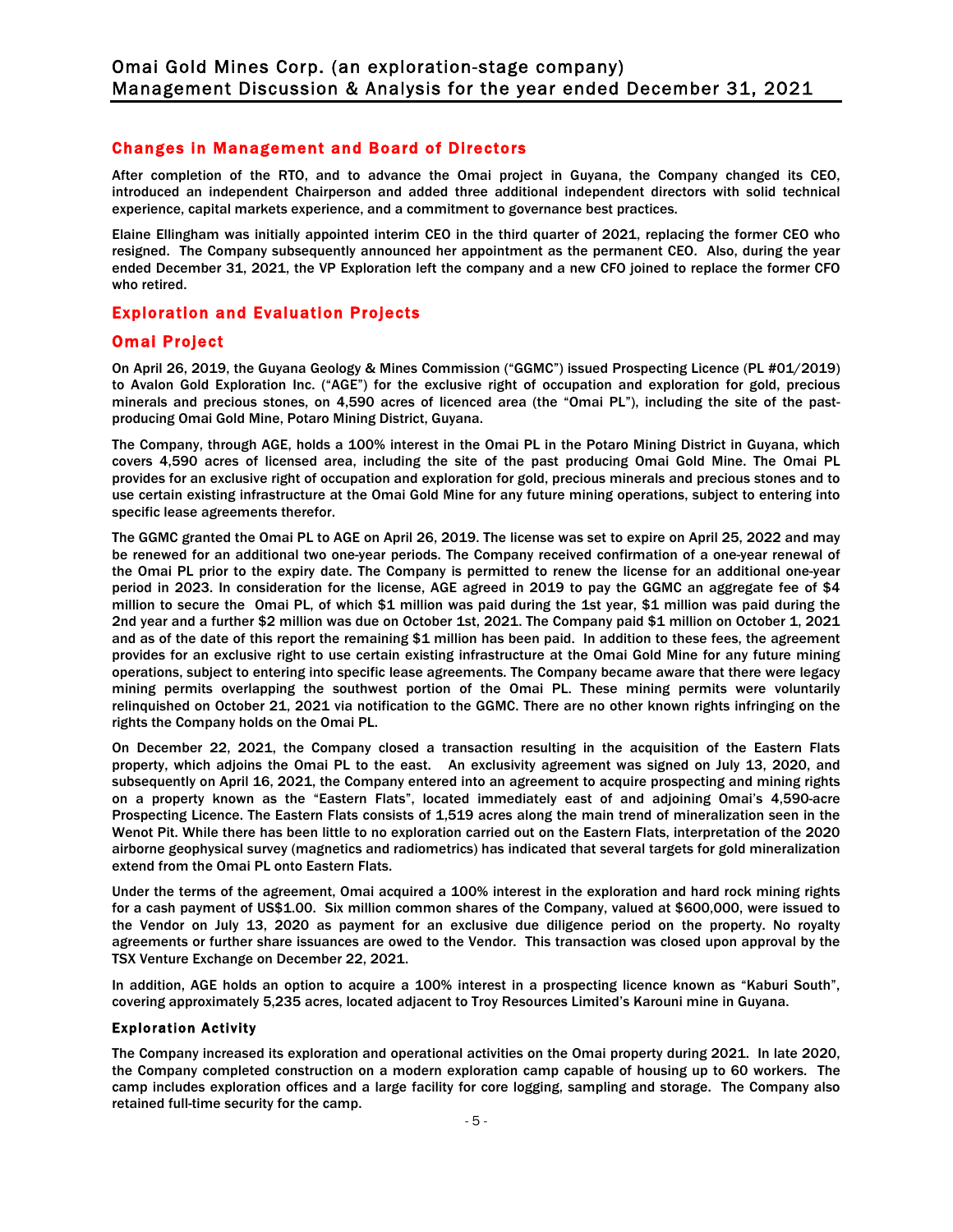During the first quarter of 2021, the Company commenced re-logging and re-sampling of 6,000 metres of drill core that was drilled in 2012 and recovered and remediated in 2020. The core had been stored in a secure government facility since a limited exploration program ceased operations in 2012.

Assay results from the first two of these 2012 holes were reported on December 15, 2020. These holes demonstrate that high-grade gold mineralization extends at least 150 metres below the bottom of the Wenot Pit, at similar grades and widths. They also showed that there is potential for additional mineralization in dikes within the sedimentary sequence that lie on the southern flank of the Wenot shear system. Highlights from the sampling of these two holes are as follows:

- 3.55 grams per tonne gold ("g/t Au") over 20.6 metres ("m") including 8.02 g/t Au over 4.5 metres (hole 12WED11) Visible gold was observed.
- 2.93 g/t Au over 4.5 m (hole 12WED13)

On February 11, 2021, the Company announced additional assay results from the re-logging of the 2012 drill core. All holes encountered gold mineralization within the Wenot shear corridor hosted in felsic and dioritic dikes.

Results included:

- 3.2 g/t Au over 7.4 m and 9.1 g/t Au over 14.0 metres (hole 12WED1B)
- 6.9 g/t Au over 1.5 m, and 6.3 g/t Au over 2.5 m (in the limited core available in hole 12WED3B)
- 1.6 g/t Au over 9.0 m, 7.7 g/t Au over 3.0 m, 10.5 g/t Au over 1.5 m and 1.6 g/t Au over 9.5 m (hole 12WED05)
- $\cdot$  1.8 g/t Au over 11.3 m and 4.1 g/t Au over 3.5 m (hole 12 WED07B)

Core was recovered and resampled from one hole in the area of the Fennell past producing pit. Hole OMU39 was resampled and assayed 6 metres of 3.8 g/t Au at a shallow depth in previously un-sampled core above the gabbroic sill.

Results from the 2012 holes were incorporated into the drill hole database. A review of historical logs was initiated to provide a better understanding of controls on mineralization for planning of the Company's initial drill program.

Within the basaltic and andesitic rocks, the Wenot Shear corridor consists of multiple mineralized shear structures. Further drilling is part of the program to expand the resource potential within the Wenot shear corridor as it occurs both within the volcanic and sedimentary rocks as mineralized zones typically associated with either felsic or diorite dikes that continue at depth below the Wenot pit.

At the west end of the Wenot pit, the shear corridor appears to have migrated further into the sedimentary package of lithic wackes south of the volcanics. Where mineralized zones occur within the metasediments, they are associated with shearing and alteration, within or adjacent to dioritic or felsic dikes.

On February 11, 2021, the Company commenced a 5,000-metre drill program to test the extension of mineralization adjacent to, and below the Wenot Pit. Drill sites were located based on a review of the historical drill database.

On April 21, 2021, the Company announced results from the initial drilling of two holes:

- 2.2 g/t Au over 19.5 m, 3.6 g/t Au over 13.5 m, and 9.0 g/t Au over 16 m including 1 m of 127.7 g/t Au, demonstrating the potential for multiple mineralized zones (hole 21ODD-001)
- 3.6 g/t Au over 32.1 metres including 26.7 g/t Au over 0.4 m and 25.7g/t Au over 1 m and an additional intersection further downhole of 2.2 g/t Au over 18.4 m (hole 21ODD-002)

These holes were drilled on sections separated by 350 metres, and the higher-grade zones are associated with sheared structures that host extensional veins. Gold, quartz-carbonate-sericite alteration and pyrite are associated with hornblende diorite intrusions within the basalt units under the pit. A second target type is the contact between the rhyolite dikes and basalts, which host highly sheared zones with strong iron and magnesium carbonate-sericite alteration and sulfides.

During the second quarter of 2021, an additional six holes were completed. with one hole underway as at June 30th. All holes were designed to test below and adjacent to the Wenot pit. Eight holes totalling 4,196 metres were drilled and completed as at June  $30<sup>th</sup>$ . To date, Tthe completed holes have indicated multiple gold mineralized zones both within the volcanic and sedimentary rocks within the broad Wenot shear corridor, both below and adjacent to the pit.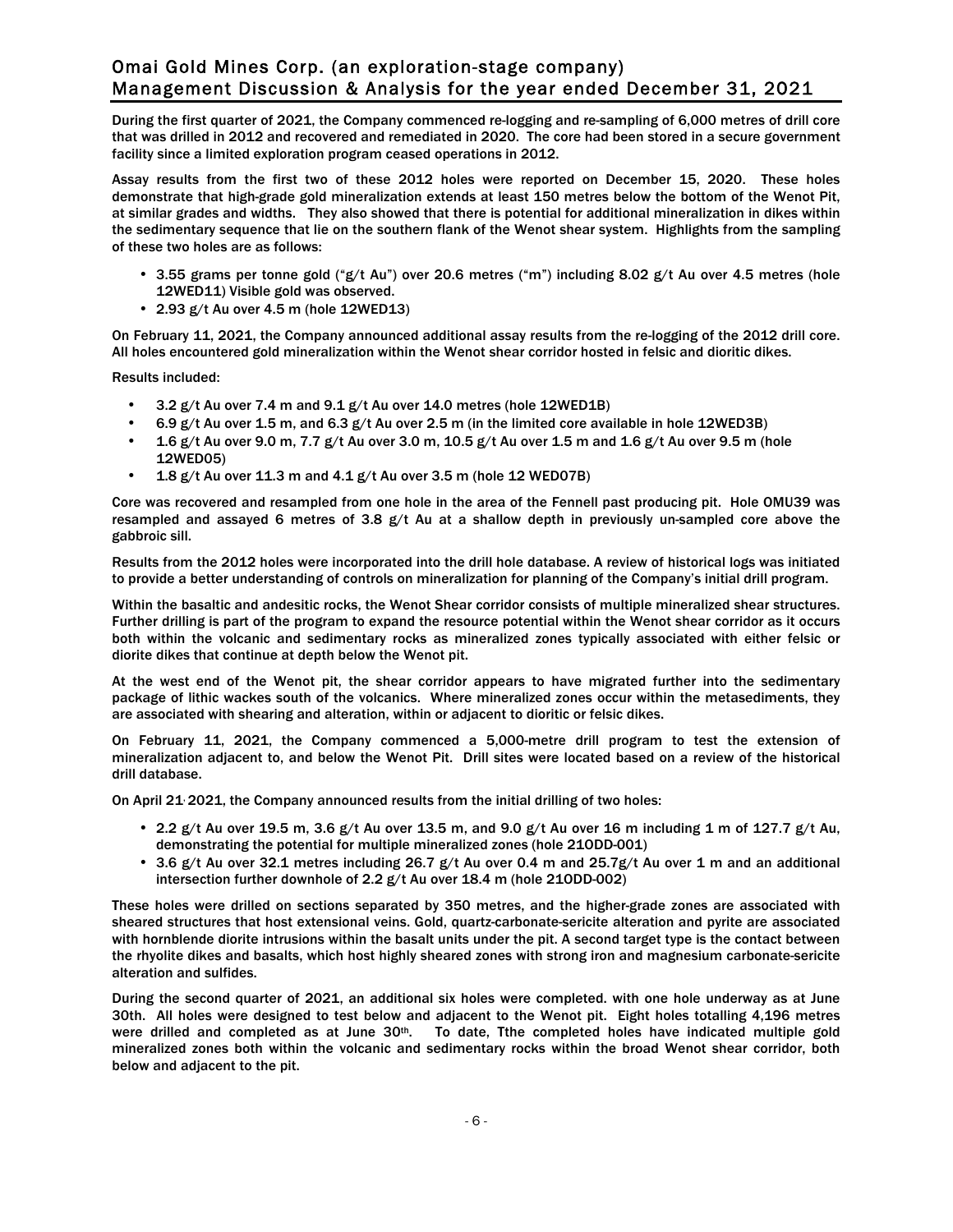Highlights of the drill results released July 6, 2021 include:

- 1.7  $g/t$  Au over 14.1 m and 4.0  $g/t$  Au over 3.1 m in hole 210DD-003
- 6.6 g/t Au over 9.0 m, 2.8 g/t Au over 13.0 m, 4.7 g/t Au over 4.0 m and 1.9 g/t Au over 10.2 m in hole 21ODD-008
- 0.9 g/t Au over 13.0 m in hole 21ODD-010
- 1.5 g/t Au over 12.4 m, 1.6 g/t Au over 9.2 m and 5.1 g/t Au over 2.0 m in hole 210DD-011

On September 28, 2021 it was reported that 3,127m was drilled in Q3. Some highlights of the drilling include:

- $\cdot$  6.92 g/t Au over 19 m, and 2.2 g/t Au over 16m in hole 210DD-013
- 56.0 g/t Au over 1.5m, and  $2.12$  g/t over 12m in hole 210DD-014<br>•  $5/1$  over 19.5 m in hole 210DD-026 (Section 3058405)
- g/t over 19.5 m in hole 21ODD-026 (Section 305840E).

Additional results were reported October 22, 2021:

- 22.05 g/t Au over 1.7 m, 5.28 g/t Au over 2.7 m and 3.33 g/t Au over 4.4 m in hole 210DD-020
- $\cdot$  5.16 g/t Au over 8.4 m, 5.0 g/t Au over 6.0 m, 1.46 g/t Au over 11 m with nearby 1.03 g/t Au over 5.0 m in hole 21ODD-021
- 16.77 g/t Au over 6.0 m, 1.97 g/t Au over 16.7 m, and 4.63 g/t Au over 20.0 m in hole 21ODD-022
- 3.3  $g/t$  Au over 14.1 m, 2.96  $g/t$  Au over 6.0 m and 0.82  $g/t$  Au over 22.0 m in hole 210DD-023

Results from three final three Wenot holes (21ODD-024, 025 and 026) that were incorporated into the mineral resource evaluation were reported December 8, 2021, including:

- 15.2 g/t Au over 6.0 m, 1.38 g/t over 16.5 m and 1.8 g/t over 13.5 m in hole 210DD-024
- 2.3  $g/t$  Au over 10.5 m in hole 210DD-025
- 2.12  $g/t$  Au over 10.5 m and 1.15  $g/t$  over 19.5 m in hole 210DD-026

Holes 21ODD-015 through 21ODD-019 were targeted on a more exploratory basis to test various potential extensions to mineralization on other parts of the property. Of these, one short hole tested a geophysical feature southeast of the Fennell pit, intersecting only sheared volcanics. Four holes were completed to test a couple of known gold occurrences at Gilt Creek and Snake Pond, west of the Fennell pit, interpreted to be related to apophyses or fingers of the Omai stock intruding into the adjacent host volcanics. Quartz veining and minor sulphidization were encountered in holes 21ODD-016 and 21ODD-017 and additional follow-up is warranted.

During the third quarter of 2021, the Company significantly strengthened its on-site technical team, introducing senior geologists with extensive international gold exploration experience, including in Guyana and at Omai.

The drill program at Wenot, consisting of 16 holes totalling 9,367 metres, was completed on October 28, 2021. These tested the resource potential below and adjacent to the past producing Wenot pit, along its full 1.7 km axis. Historically, the Wenot deposit produced 1.4 million ounces of gold between 1994-2003. P&E Consulting were engaged as the independent technical consultants, or Qualified Person ("QP"), to complete an NI 43-101 mineral resource estimate on Wenot.

In late 2021, the Company completed some initial scout holes on the large Broccoli Hill target, and turned its focus to evaluating other un-mined areas with potential for near surface gold deposits amenable to open pit mining. Drilling restarted mid-November with some initial short holes on Broccoli Hill, targeting areas with known gold anomalies in soil or auger samples and in some cases with quartz veining identified by the Company's trenching and mapping work. Results of this trenching and drilling were released on Jaunuary 19, 2022, noting that trenching exposed a quartz-rich shear zone, with samples assaying 29.3 g/t Au, 7.8 g/t Au, 5.0 g/t Au and 2.2 g/t Au along a 40-metre strike on the northernwest side of Broccoli Hill. This first round of drilling on Broccoli Hill was short scout holes to establish bedrock lithologies across the large target area. A total of 690 metres in six holes were completed and gold mineralization was intersected in four of the six holes returning assays greater than one g/t Au, and as high as

4.04 g/t Au over 0.9 m and 0.91 g/t over 6.8 m. Broccoli Hill represents a large prospective target area that has been the focus of much artisanal mining activity for over 100 years.

The Company reached a significant milestone January 4, 2022 with the announcement of a maiden Mineral Resource Estimate of: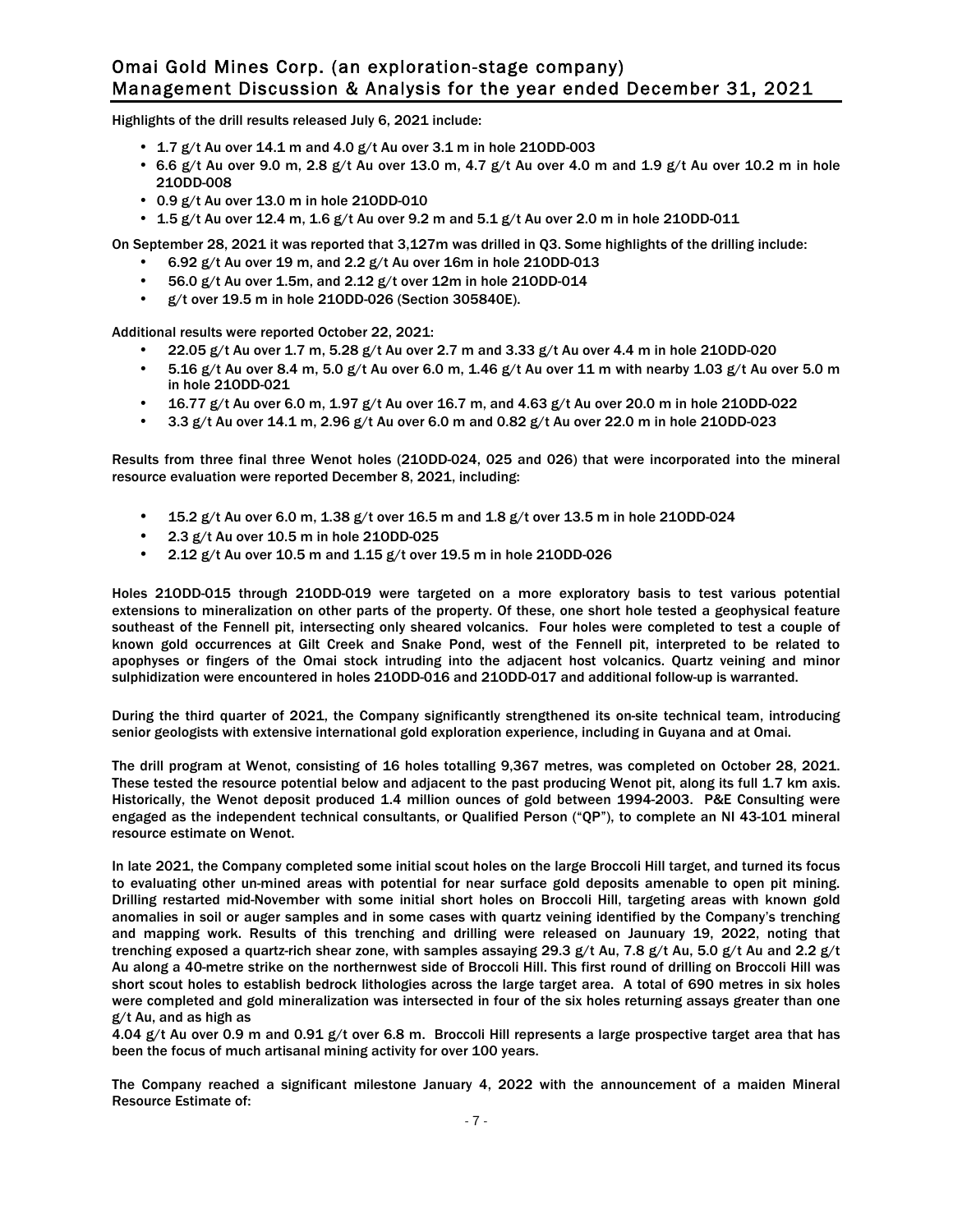- Indicated resources of 16.7 million tonnes averaging 1.31 grams of gold per tonne for 703,300 ounces of gold, and
- Inferred resources of 19.5 million tonnes averaging 1.50 grams of gold per tonne for 940,000 ounces of gold.

Mineralization models were developed by P&E Mining Consultants Inc. in consultation with Company personnel. A total of 11 individual mineralized domains have been identified based on recent drilling combined with historical drilling and production data. Gold grades were interpolated into five-metre-by-2.5-metre-by-five-metre threedimensional model blocks from capped composites within wireframes constrained by a 0.35 g/t Au cut-off grade. Indicated mineral resources were interpolated from a minimum of two drill holes over a 50-metre search ellipse and inferred mineral resources were interpolated from a minimum of one drill hole over 150-metre search ellipse parameters. Block model gold grades were validated against raw assays, composites and nearest-neighbour-grade interpolation. Operating costs utilized in the cut-off grade calculations were taken from a comparable project. Process recovery was taken from historical production data in project documentation. The \$1,650 (U.S.)/ounce gold price was sourced from Consensus Economics' long-term nominal forecast.

The QP was able to integrate not only the 16 diamond drills completed by Company in 2021, but also incorporated 10,508 assay results from 549 diamond drill holes totalling 21,541 metres within the mineralized wireframes. This was possible since the Company has the extensive historical database that includes both production and historical data back to the 1950s.

The multiple subvertical mineralized shears that comprise the new Wenot deposit, are consistent with the material historically mined in the overlying pit, and further, drilling provided evidence that these zones remain open at depth and along strike. Wenot is located approximately 400 m south of the past-producing Fennell open pit that hosts a historic resource.

In early 2022, the Company announced its plans to focus the 2022 work programs on expanding mineral resources along strike and at depth at Wenot, while advancing other priority exploration targets, and revisiting Fennell, which hosts a significant unmined historical resource and is also open at depth. Initial work is expected to include trenching, which has proven very effective in some areas of the property, and a 3,000 metre diamond drill program.

Trenching began in mid-January 2022, focused on the exploration targets that were selected after a full compilation of results in late 2021. Trenching results from the Blueberry Hill program were provided on February 24, 2022, as follows:

- In trench OTR-03, fourteen (14) samples were collected with six (6) assaying between 1- 3  $g/t$  Au, one assayed 8.35 g/t Au and three assayed over 15 g/t Au (including one grading 24.3 g/t Au);
- Trench OTR-04 located further south along the same structure as OTR-03, had three samples over 3.5  $g/t$ Au (one of which was 10.0 g/t Au ) out of a total of 7 samples;
- Trench OTR-05, fourteen (14) samples were taken, six (6) of which were between 1 to 3  $g/t$  Au, and one sample assayed 11.5 g/t Au ;
- In trench OTR-02 in the Gilt Creek area, a total of eleven (11) samples were taken with all eleven assaying over 1.5 g/t Au, and half of them assaying over 6.0 g/t Au. Three of these samples assayed over 10 g/t Au with the highest sample of 21.3 g/t Au.

Trenching and sampling at Blueberry Hill and Gilt Creek identified several gold-rich, low-angle quartz-veined structural zones within both volcanic and diorite rocks. These structural zones are similar to those seen at the large past producing Fennell Mine, located only 500 metres to the east, where multiple stacked low-angle, gold-rich

quartz veins were mined from the Omai quartz diorite stock. The Company announced that the 3,000 meter drill program commenced in late February and a second diamond drill was added in late March to accelerate the program.

# Kaburi South Property

On December 24, 2018, the Company entered into an Option Deed and Prospecting Agreement (the "Option Agreement") with Sheldon Carew and Dexter Charles for five Prospecting Permits owned by Mr. Carew and Mr.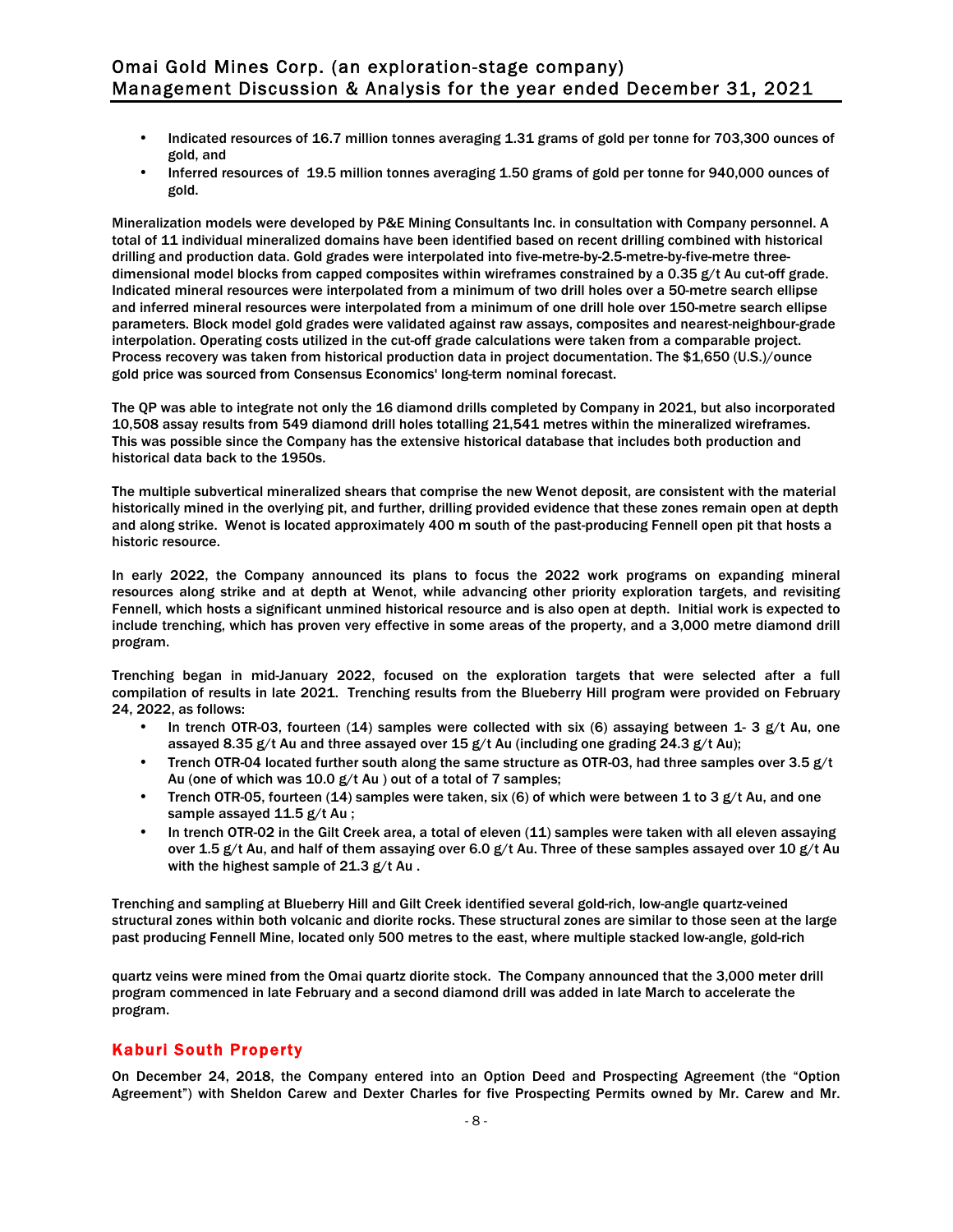Charles in the Mazaruni Mining District No. 3, Guyana. The licenced area is adjacent to Troy Resources' Karouni mine in Guyana.

The ten-year option period expires on December 23, 2028. The Company issued 300,000 common shares to each of Mr. Carew and Mr. Dexter and paid a further US\$50,000 under the Option Agreement. The Company has the sole right to explore and prospect on the five Prospecting Permits of Medium Scale. The Company may exercise its rights to acquire one or more of the five Prospecting Permits at any time during the Option Period by paying the Exercise Consideration of US\$1.00 per Prospecting Permit. The Company has the exclusive right to explore and prospect on the five Prospecting Permits.

# Grenfell Property

As a result of the RTO, the Company acquired Anconia's interest in the Grenfell property. The Grenfell property consists of 16 patented claims and 14 staked claims for a total land position of approximately 4.3 square kilometres, located west of the town of Kirkland Lake, Ontario, and approximately four kilometres west of the gold producing Macassa Mine.

The Company holds a 100% interest in the patented claims. The fourteen staked claims are 67% owned by the Company, the remaining 33% being registered to a company that no longer exists. The Company will use its best efforts to obtain the remaining 33%. The previous owner of the property retains a 2% net smelter return royalty ("NSR") in the Property; 1% of the NSR can be purchased by the Company for a period of up to 2 years after achieving commercial production for the sum of \$1,000,000.

A preliminary review of Ontario Assessment records and a technical report filed on SEDAR has led to the following initial conclusions:

- The Kirkland Lake Main Break (04) has been mapped to approximately 500 metres from the eastern boundary of the property.
- The Larder Lake Break is within 100 metres of the southern boundary of the property.
- The southern portion of the property is underlain by Timiskaming-type clastic meta-sedimentary rocks, the same rock type which hosts many of the mines and deposits of the Kirkland Main Break.
- Previous work on the southern portion of the property included detailed mapping that uncovered the contact between the Timiskaming and Huronian sediments, which is interpreted to be a fault. This is located about 150 metres south of and parallel to Highway 568. This feature may relate to the reactivation of the Kirkland Main Break (04) to the east, with a similar strike.
- The property encompasses the historic Four Nations Shaft. The Four Nations area has undergone several exploration campaigns, which included the deepening of the shaft to 536 feet (163 metres), with lateral development on several levels between 1926 and 1928, along with surface trenching.
- Since 1934, when the Four Nations Shaft closed, the property has had sporadic exploration with a total of only 34 drill holes totaling 6,842 metres having been completed in 4 campaigns between 1934 and 2004.

The Company completed a grab sampling program and a drill program of 6 holes for a total of 663 metres. The results are published on SEDAR.

In March 2020, the Board of Anconia approved, but had not finalized, the settlement of \$586,700 of liabilities by assigning approximately 49.94% of the book value of the Grenfell property. In 2021, management of the Company decided that it was appropriate for the Company to continue to maintain 100% of the Grenfell property. The debt was settled in June 2021.

# Financial Statements Going Concern Assumption

The financial statements have been prepared on the basis of accounting principles applicable to a going concern under IFRS. The use of these principles under IFRS assumes that the Company will continue in operation for the foreseeable future and will be able to realize assets and discharge its liabilities in the normal course of operations.

The business of exploration involves a high degree of risk, as such there is no assurance that the Company's expected exploration programs will result in profitable mining operations. Until it is determined that the exploration and evaluation properties ("E&E") can be economically mined, the costs of acquiring mining properties and licensing rights are capitalized upon acquisition. Mine development costs incurred to develop and expand the capacity of mines, or to develop mine areas in advance of production, are also capitalized once proven and probable reserves exist and the property is a commercially mineable property. Costs incurred to maintain current exploration or to maintain assets on a standby basis are recognized in profit or loss. Amounts received for the sale of exploration and evaluation assets, for option payments and for exploration advances, are reflected on the statement of profit and loss.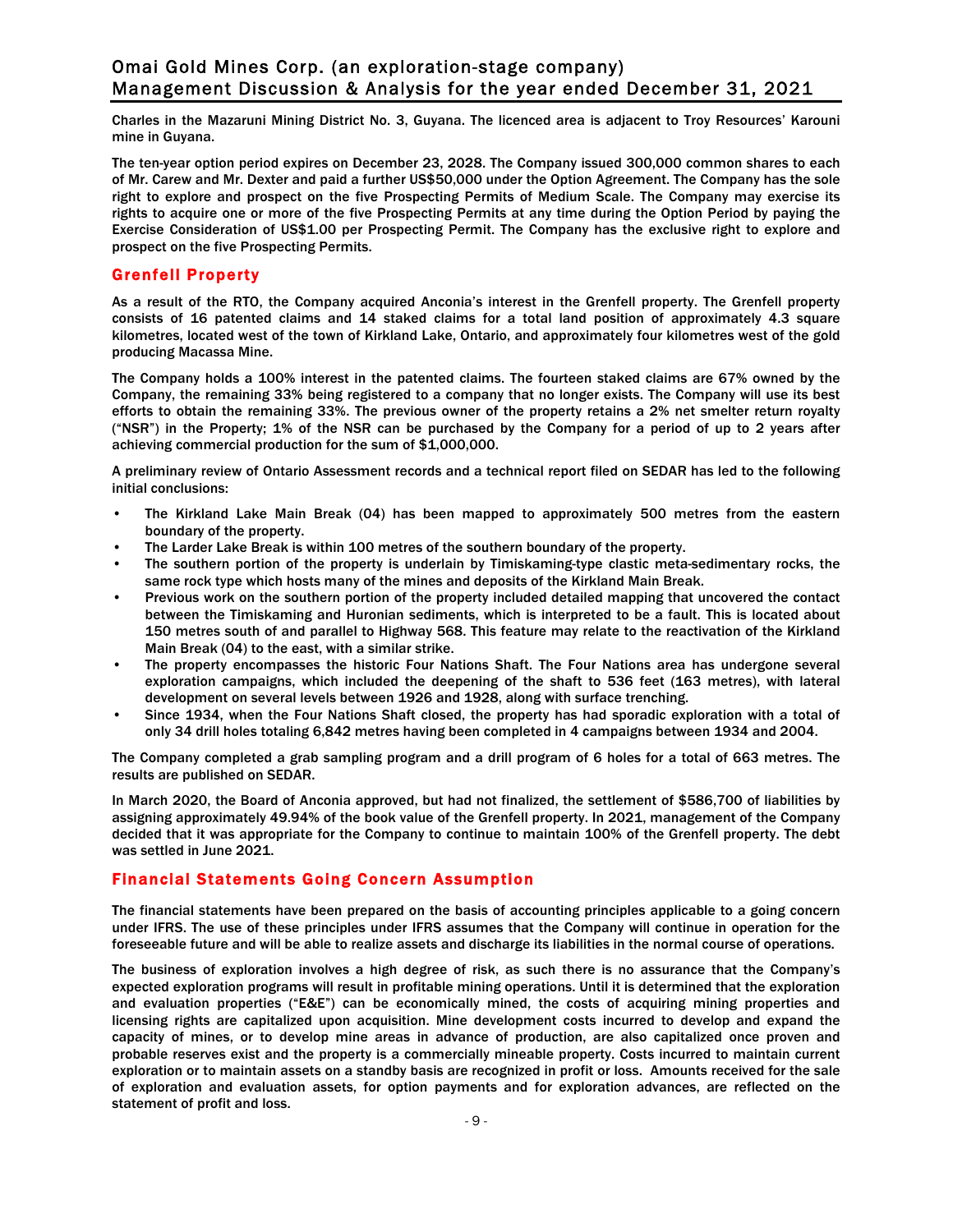To date, the Company has not earned revenue and has an accumulated deficit of \$20,210,468 as at December 31, 2021 (December 31, 2020 - \$12,962,128). As at December 31, 2021, the Company had cash and cash equivalents of \$3,565,712 (December 31, 2020 - \$3,605,289) and working capital of \$1,440,563 (December 31, 2020 - working capital of \$490,142).

During the year ended December 31, 2021, the Company raised \$7,545,178, net of issuance costs, in two nonbrokered private placements (December 31, 2020 - \$11,513,675, net of issuance costs).

The Company will continue to seek additional sources of financing, as required, to finance exploration of its projects in a manner most accretive to shareholders. In assessing whether the going concern assumption is appropriate, management takes into account all available information about the future, which is at least, but not limited to, twelve months from the end of the reporting period. Management is aware, in making its assessment, of uncertainties related to events or conditions that may cast significant doubt upon the entity's ability to continue as a going concern that these uncertainties are material and, therefore, that it may be unable to realize its assets and discharge its liabilities in the normal course of business. Accordingly, they do not give effect to adjustments that would be necessary should the Company be unable to continue as a going concern and therefore to realize its assets and discharge its liabilities and commitments in other than the normal course of business and at amounts different from those in the accompanying financial statements. These adjustments could be material.

There is no assurance that the Company will be able to obtain the external financing necessary to explore and develop if E&E are proven successful, and bring to commercial production its E&E. The Company has historically relied on financings to fund its operations and repay its liabilities; while the Company has been successful in the past, there can be no assurance that it will be able to raise sufficient funds in the future. These conditions and events indicate that a material uncertainty exists that may cast significant doubt about the Company's ability to continue as a going concern. Management is actively pursuing financing and alternative funding options and is minimizing discretionary expenditures where prudent. The ability of the Company to arrange such financing in the future depends in part upon the prevailing capital market conditions as well as the business performance of the Company. If additional financing is raised by the issuance of shares from the treasury of the Company, existing shareholders may have their interest diluted. If adequate financing is not available, the Company may be required to relinquish rights to certain of its interests or terminate its operations.

In March 2020, the COVID-19 outbreak was declared a global pandemic by the World Health Organization. The situation is dynamic and the ultimate duration and magnitude of the impact on the economy, capital markets and the Company's financial position cannot be reasonably estimated at this time. The Company is monitoring developments and will adapt its business plans accordingly. The actual and threatened spread of COVID-19 globally could adversely impact the Company's ability to carry out its plans and raise capital.

# Functional and Presentation Currency

These consolidated financial statements have been prepared in United States dollars. Omai Gold Mines Corp. (parent) changed its functional currency from United States dollars to Canadian dollars effective June 28, 2021. The change in functional currency from United States dollars to Canadian dollars is accounted for prospectively from June 28, 2021. The Company's primary source of funding is in Canadian dollars thus making the Canadian dollar the dominant currency in which the entity operates. The presentation currency for the consolidated financial statements is United States dollars. The functional currency for its subsidiaries, Avalon and AGE, remain unchanged as United States dollars.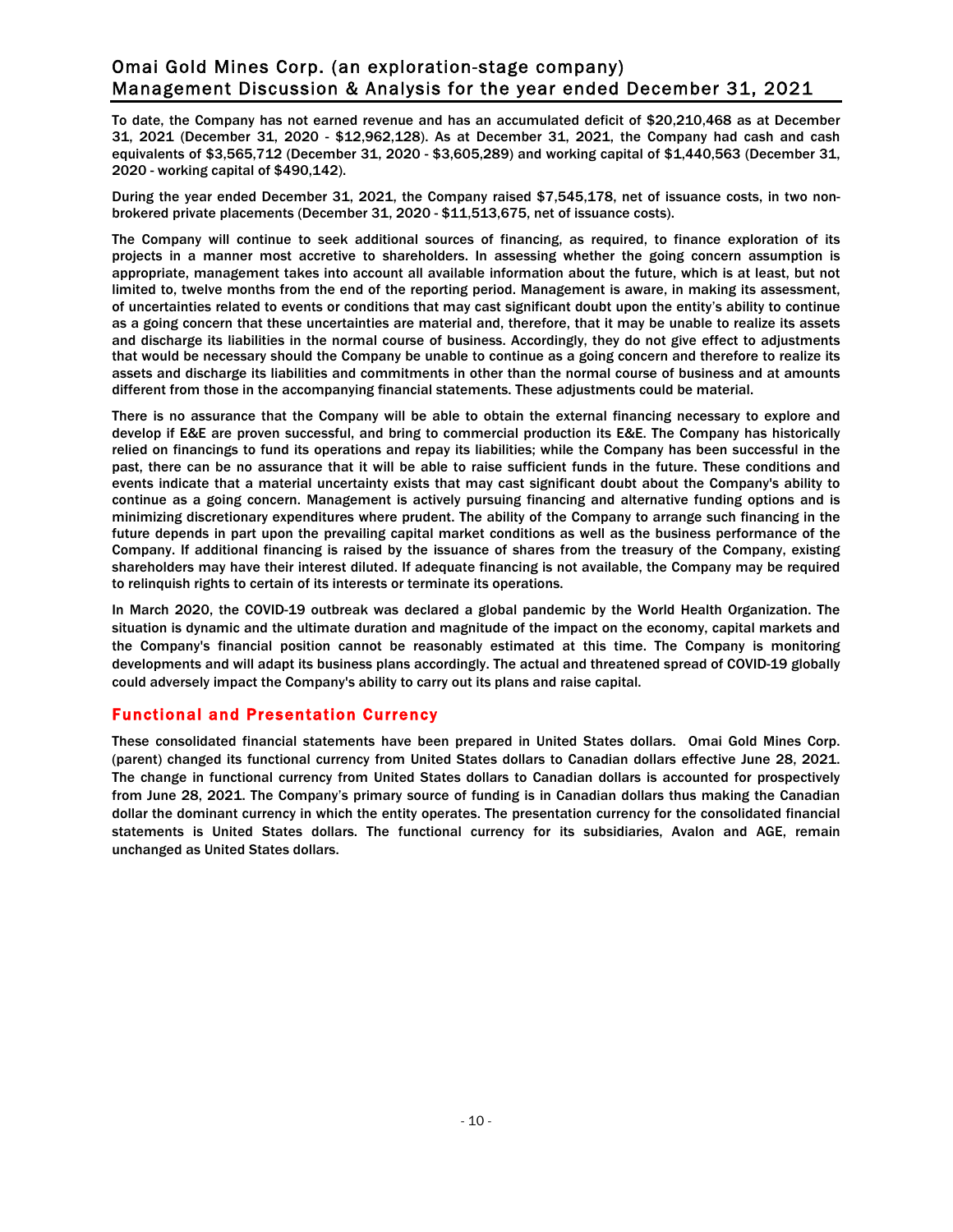# Results of operations

A summary of selected financial information of the Company for recently completed periods is provided below

## *Selected annual information*

| Year ended                                    | <b>December 31, 2021</b> | <b>December 31, 2020</b> |
|-----------------------------------------------|--------------------------|--------------------------|
| Revenue                                       | Nil                      | Nil                      |
| Income from operations                        | Nil                      | Nil                      |
| Exploration and evaluation (E&E) expenditures | 4.330.625                | 3,565,888                |
| Net loss for the year                         | (7, 248, 340)            | (7,629,568)              |
| Basic & diluted (loss) per share              | (0.03)                   | (0.05)                   |
| Weighted average common shares outstanding    | 214.450.586              | 151.142.597              |
|                                               |                          |                          |
| As at                                         | <b>December 31, 2021</b> | <b>December 31, 2020</b> |
| Cash and cash equivalents                     | 3.565.712                | 3,605,289                |
| <b>Mineral properties</b>                     | 3,896,722                | 3,896,722                |
| <b>Total assets</b>                           | 7,803,579                | 7,738,970                |
| Shareholder's equity (deficit)                | 5,448,354                | 4.405.364                |

# *Selected quarterly information*

The following table sets forth selected financial Information of the Company for the quarters ended as noted below:

| For the quarter ended                          |      | Dec 31,        | <b>Sept 30,</b>  |    | <b>June 30,</b> | Mar 31.         |
|------------------------------------------------|------|----------------|------------------|----|-----------------|-----------------|
|                                                | 2021 |                | 2021             |    | 2021            | 2021            |
| Revenue                                        | \$   | Nil            | \$<br><b>Nil</b> | \$ | Nil             | \$<br>Nil       |
| Income from operations                         | \$   | Nil            | \$<br><b>Nil</b> | \$ | Nil             | \$<br>Nil       |
| <b>Exploration and evaluation expenditures</b> |      | \$ (1,215,180) | \$ (1,282,017)   | \$ | (816.973)       | \$ (1,016,455)  |
| <b>Total comprehensive loss</b>                |      | \$ (1,866,606) | \$ (1,990.813)   |    | \$ (1,677,383)  | \$ (1,713,538)  |
| Basic & diluted (loss) per share               | \$   | (0.01)         | \$<br>(0.01)     | \$ | (0.00)          | \$<br>(0.01)    |
| As at the end of the quarter                   |      |                |                  |    |                 |                 |
| Cash and cash equivalents                      | \$   | 3,565,712      | \$<br>2,443,726  |    | \$3,760,073     | \$<br>2,099,163 |
| <b>Total assets</b>                            | \$   | 7,803,579      | \$<br>6,846,430  | \$ | 8,235,055       | \$<br>6,434,050 |
| Shareholder's equity (deficiency)              | S    | 5,448,354      | \$<br>3,571,640  | S  | 5,112,616       | \$<br>2,828,830 |

| For the quarter ended                          |    | Dec 31,        | Sept 30,        | <b>June 30,</b> | Mar 31,          |
|------------------------------------------------|----|----------------|-----------------|-----------------|------------------|
|                                                |    | 2020           | 2020            | 2020            | 2020             |
| Revenue                                        | \$ | Nil            | \$<br>Nil       | \$<br>Nil       | \$<br><b>Nil</b> |
| Income from operations                         | \$ | Nil            | \$<br>Nil       | \$<br>Nil       | \$<br><b>Nil</b> |
| <b>Exploration and evaluation expenditures</b> | \$ | (827, 563)     | \$ (1,552,572)  | \$<br>(852,009) | \$<br>(333, 744) |
| <b>Total comprehensive loss</b>                |    | \$ (3,206,992) | \$ (1,909,591)  | \$ (1,496,468)  | \$<br>(985,744)  |
| Basic & diluted (loss) per share               | \$ | (0.02)         | \$<br>(0.01)    | \$<br>(0.01)    | \$<br>(0.01)     |
| As at the end of the quarter                   |    |                |                 |                 |                  |
| Cash and cash equivalents                      | \$ | 3,605,289      | \$<br>4,668,936 | \$<br>2,127,241 | \$<br>1,501,677  |
| <b>Total assets</b>                            | \$ | 7,738,970      | \$<br>8,525,132 | \$<br>5,891,438 | \$<br>5,286,834  |
| Shareholder's equity (deficiency)              | S  | 4,405,364      | \$<br>6.195.611 | \$<br>2.701.487 | \$<br>949,732    |

The increased loss in the December 2020 quarter reflects a one-time charge of \$1,506,185 which was the RTO listing expense.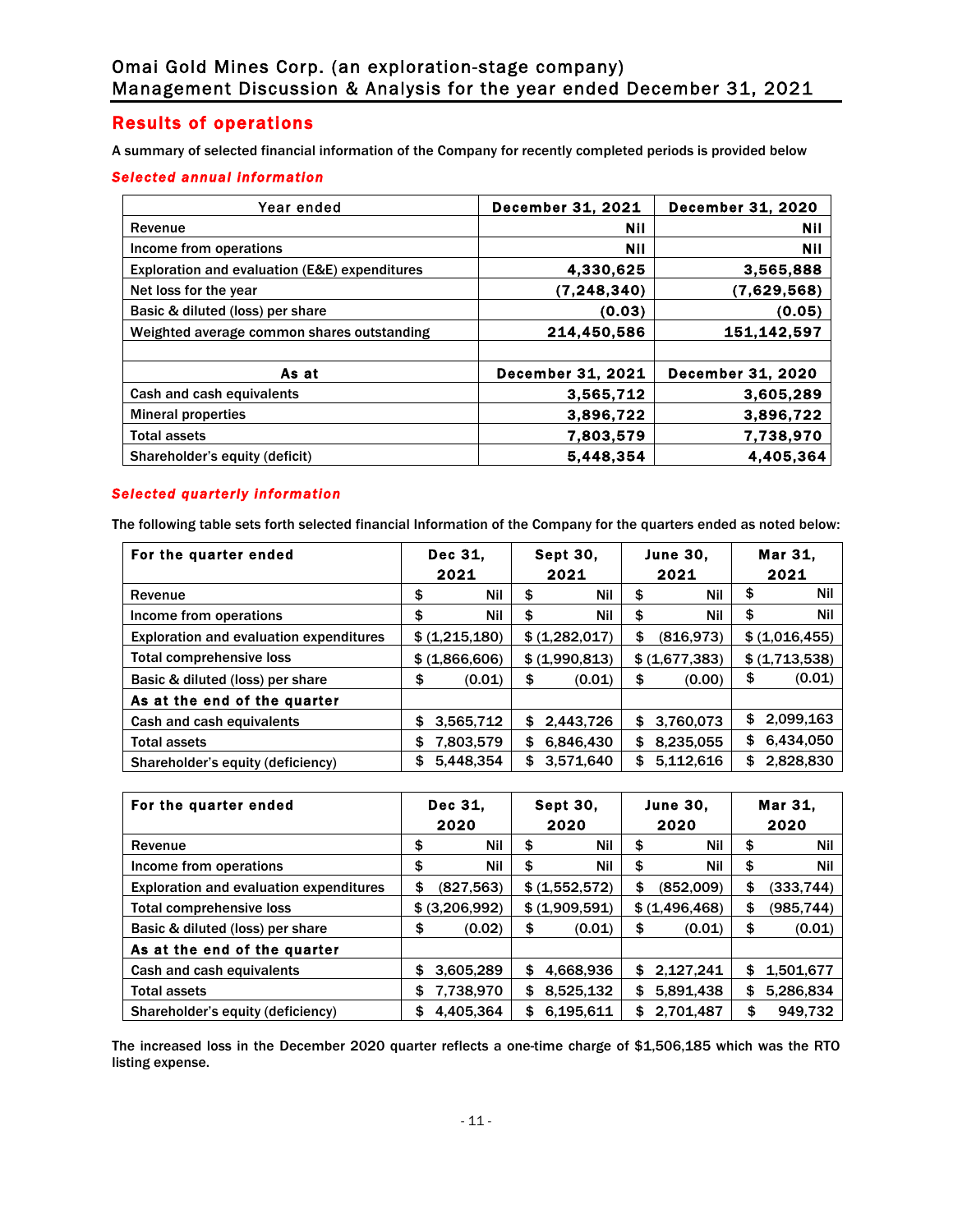#### *Consolidated Operating Results*

This section should be read in conjunction with the Consolidated Statements of Loss and Comprehensive Loss for the years ended December 31, 2021 and 2020, and the notes associated therewith.

## *Year ended December 31, 2021*

The Company reported a net loss of \$7,248,340 (\$0.03 per share) for the year ended December 31, 2021 compared to a loss of \$7,629,568 (\$0.05 per share) for the year ended December 31, 2020 for a decrease of (\$381,228). The RTO transaction expenses recognized during 2020 were partly offset by an increase in exploration and evaluation and general and administrative expenditures incurred during the year ended December 31, 2021.

#### *General and administrative costs*

| <b>Years ended December 31</b>          | 2021            | 2020            |
|-----------------------------------------|-----------------|-----------------|
| Management fees and consulting          | \$<br>909,007   | 520,619<br>\$   |
| Legal and professional fees             | 529.509         | 381.185         |
| General expenses                        | 146,988         | 83,412          |
| <b>Travel</b>                           | 20,509          | 33.740          |
| Advertising                             | 35,283          | 96,629          |
| Investor relations                      | 59,201          | 44,231          |
| <b>Meals and entertainment</b>          | 2.349           | 5.757           |
| <b>Reporting issuer costs</b>           | 136,311         | 34,729          |
| Insurance                               | 26,838          | 4.625           |
| <b>General and administrative costs</b> | \$<br>1,865,996 | 1.204.927<br>\$ |

#### *Exploration and evaluation expenditures*

| <b>Years ended December 31</b>                 | 2021         | 2020        |
|------------------------------------------------|--------------|-------------|
| <b>Management fees</b>                         | 99,994<br>\$ | \$          |
| <b>Professional fees</b>                       | 717,633      | 646,085     |
| <b>Project management fees</b>                 | 477,881      | 370,477     |
| <b>Exploration expenses</b>                    |              | 1,728,365   |
| <b>Drilling</b>                                | 1,820,025    |             |
| Assay and sampling                             | 190,716      | 976         |
| Administrative                                 | 248,463      | 464,502     |
| Camp expenses                                  | 637.057      | 355,483     |
| <b>Travel</b>                                  | 138,856      |             |
| <b>Exploration and evaluation expenditures</b> | \$4,330,625  | \$3,565,888 |

#### *Other significant Items*

| <b>Years ended December 31</b>                 | 2021            | 2020            |
|------------------------------------------------|-----------------|-----------------|
| <b>Exploration and Evaluation expenditures</b> | 4,330,625<br>\$ | 3,565,888<br>\$ |
| <b>Financing costs</b>                         | 250,661         | 356.144         |
| <b>Listing expenses</b>                        | ۰               | 1,506,185       |
| Amortization                                   | 38,310          | 1,500           |
| (Gain) loss on modification of liability       | $\blacksquare$  | 30,773          |
| Share-based compensation                       | 682.112         | 922,422         |
| Foreign exchange                               | 80.636          | 41,729          |
| Net loss for the year                          | \$7.248.340     | 7,629,568<br>\$ |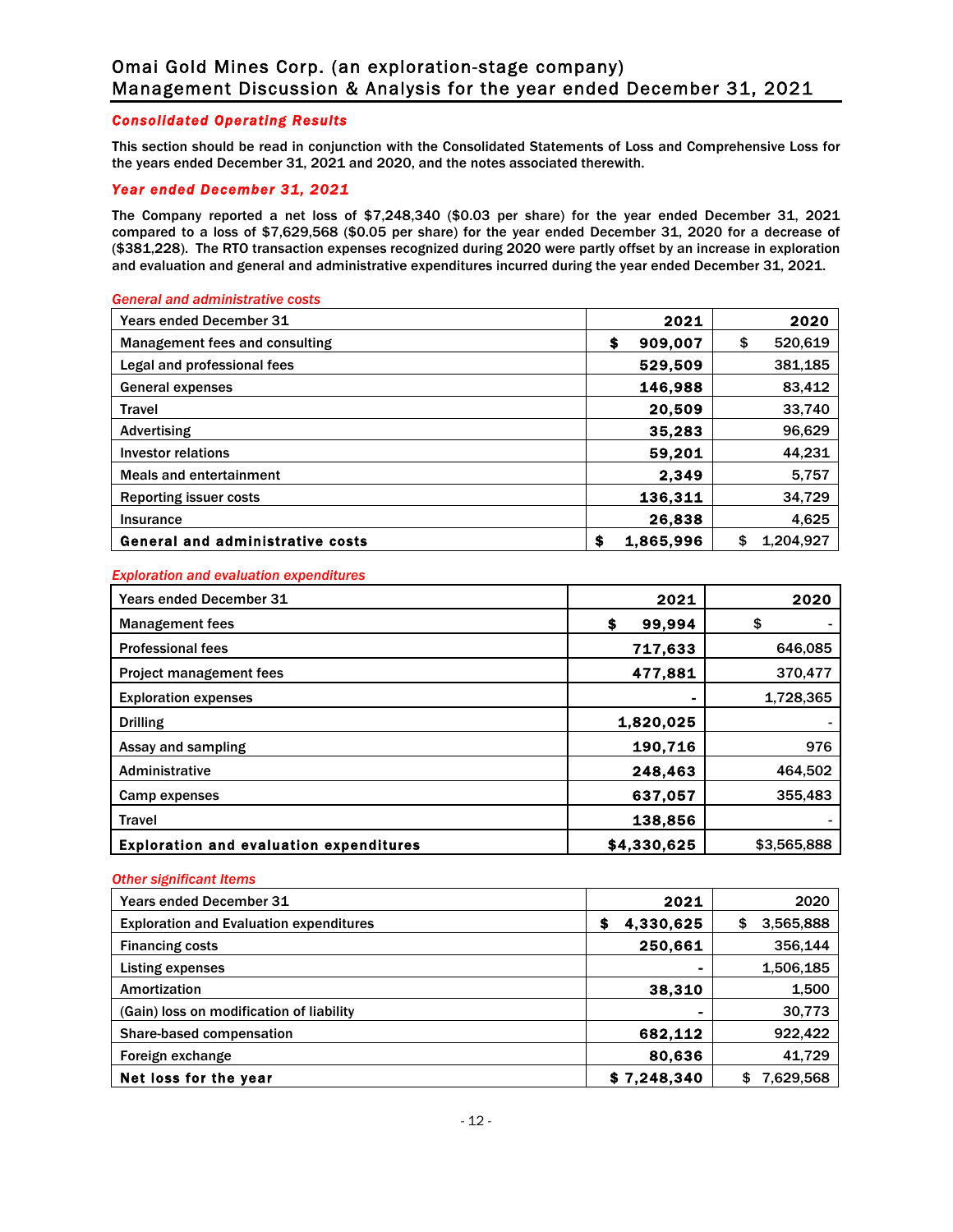Exploration expenses were \$764,737 higher for the year ended December 31, 2021 compared to the year ended December 31, 2020. Exploration expenses were higher as a result of the Company completing its planned 5,000 metre drill program and then commencing its Phase 2 drilling program, during the year ended December 31, 2021.

Financing costs for both years primarily represent non-cash accretion costs of future payments plus bank and interest costs.

Administrative costs were \$661,069 higher for the year ended December 31, 2021 compared to the year ended December 31, 2020. Significant differences in comparable items were:

- Management and consulting fees were \$909,007 for the year ended December 31, 2021 (December 31, 2021 - \$520,619) for an increase of \$388,388. The increase in expenses includes \$252,374 in termination payments to satisfy some management contracts in an effort to reduce future G&A expenses.
- Advertising and investor relation expenses for the year ended December 31, 2021 was \$94,484 (2020 \$140,860). The \$46,376 decrease in expenses for the year ended December 31, 2021 was the result of lower marketing activities following the completion of the RTO during the year ended December 31, 2021.
- Legal and professional fees were \$529,509 for the year ended December 31, 2021 (2020 \$381,185). The \$148,324 increase in expenses for the year ended December 31, 2021 was the result of management addressing a number of post RTO changes, including the termination of Director and Officer contracts.
- Reporting and issuer costs were \$136,311 for the year ended December 31, 2021 (2020 \$34,729). The \$101,582 increase in expenses for the year ended December 31, 2021 represents fees paid to the regulators and other listing-related costs that did not apply before completion of the RTO.
- General expenses were \$146,988 for the year ended December 31, 2021 (2020 \$83,412). The \$63,576 increase in expenses for the year ended December 31, 2021 included a one time finder's fee required to hire the new CEO, property fees and rent expense.

#### *Three months ended December 31, 2021*

The Company reported a loss of \$1,866,606 (\$0.01 per share) for the three months ended December 31, 2021 compared to a loss of \$3,206,992 (\$0.02 per share) for the three months ended December 31, 2020 for a decrease of (\$1,340,386). The RTO transaction expenses incurred during the year ended December 31, 2020 were partly offset by an increase in exploration and evaluation and general and administrative expenditures during the three months ended December 31, 2021.

| <b>Quarter ended December 31</b> | 2021         | 2020          |
|----------------------------------|--------------|---------------|
| <b>Management fees</b>           | \$<br>13,632 | 126,520<br>\$ |
| Legal and professional fees      | 174,699      | 164,437       |
| General expenses                 | 66,058       | 70,460        |
| <b>Travel</b>                    | 5.836        | 6,338         |
| Advertising                      | 2.311        | 49,214        |
| <b>Investor relations</b>        | 7.957        | 29,541        |
| <b>Meals and entertainment</b>   | 2,333        | 2,476         |
| <b>Reporting issuer costs</b>    | 37,092       | 34,729        |
| Insurance                        | 7.932        | 4,625         |
| <b>Administrative costs</b>      | S<br>317.851 | 488,340<br>\$ |

#### *Administrative costs*

*Other significant Items*

| <b>Quarter ended December 31</b>               | 2021      | 2020      |
|------------------------------------------------|-----------|-----------|
| <b>Exploration and Evaluation expenditures</b> | 1,215,180 | 827,563   |
| <b>Financing costs</b>                         | 30.401    | 71,054    |
| Listing expenses                               |           | 1,506,185 |
| Share-based payments                           | 299,772   | 275.422   |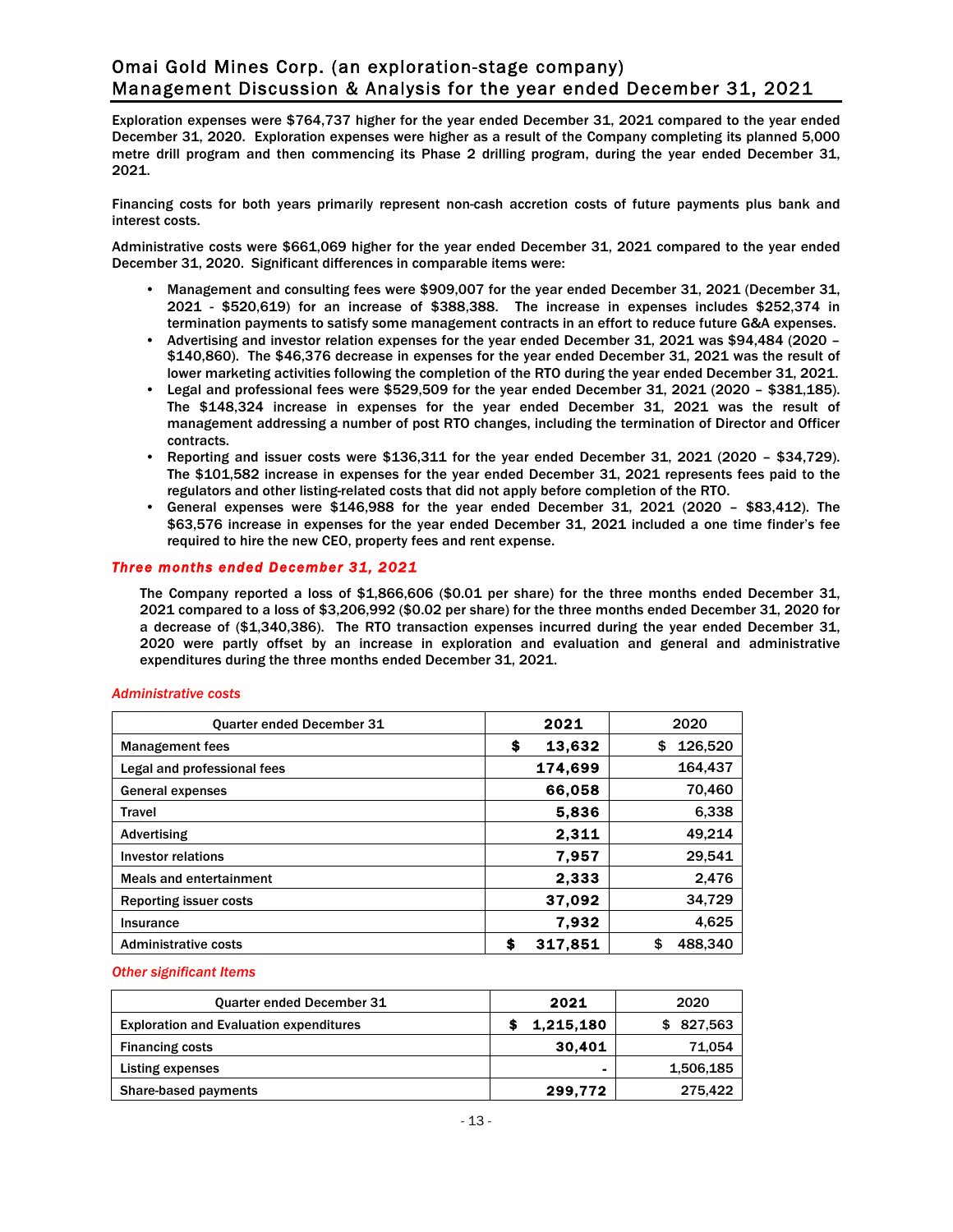For the three months ended December 31, 2021, the Company incurred a net loss of \$1,866,606, a decrease in net loss of \$1,340,386 when compared with the net loss of \$3,206,992 for the three months ended December 31, 2020.

The major items which resulted in this decrease for the quarter ended December 31, 2021:

- The RTO transaction was closed during the three months ended December 31, 2020. As a result there were numerous one-time charges recognized.
- Exploration and evaluation expenditures for the three months ended December 31, 2021 was \$1,215,180 (2020 – \$827,563); the increase of \$387,617 represents the cost of undertaking the drilling program during the three months ended December 31, 2021.
- Administrative costs for the three months ended December 31, 2021 were \$317,851 (2020 \$488,340). The major items that account for the decrease of \$170,489 are as follows:
	- Legal and professional fees for the three months ended December 31, 2021 were higher by \$10,262 as a result of closing a private placement during December 2021;
	- Management fees for the three months ended December 31, 2021 were \$112,888 lower due to the restructuring of the management team;
	- Advertising and investor relationship for the three months ended December 31, 2021 were \$68,487 lower as a result of one time charges related to the RTO which were recognized during the three months ended December 31, 2020.

#### Consolidated Financial Position

This section should be read in conjunction with the audited consolidated statements of financial position, statements of cash flows and statement of changes in shareholders' equity as at December 31, 2021.

The Company's cash and cash equivalents as at December 31, 2021 was \$3,565,712 (December 31, 2020 – \$3,605,289).

Consolidated current assets of the Company as at December 31, 2021 were \$3,795,788 (December 31, 2020 – \$3,823,748), comprising of cash and cash equivalents, HST receivables, prepaid expenses and other receivables.

Total consolidated assets as at December 31, 2021 were \$7,803,579 (December 31, 2020 – \$7,738,970), which are comprised of current assets of \$3,795,788 (December 31, 2020 – \$3,823,748), equipment of \$111,069 (December 31, 2020 – \$18,500) and mineral properties of \$3,896,722 (December 31, 2020 – \$3,896,722).

#### Consolidated Cash Flows

The Company realized a decrease in cash of \$20,086 as at the year ended December 31, 2021. There was no revenue during the period.

The net cash used in operating activities during the year ended December 31, 2021 was \$6,148,636 (December 31, 2020 – \$4,927,437). The net loss for the year ended December 31, 2021 of \$7,248,340 adjusted for sharebased payments of \$682,112, accretion on liabilities of \$229,654, amortization of \$38,310, foreign exchange of \$80,636, decrease in accounts receivable and prepayments of \$11,617 and an increase in trade and other payables \$80,609.

The Company purchased \$130,878 of equipment in the year ended December 31, 2021 (2020 - \$20,000).

The Company received \$7,527,655 from share issuances and \$20,417 from the exercise of stock options in 2021. Loan repayments of \$288,644 and a Licence repayment of \$1,000,000 were recognized during the year ended December 31, 2021.

#### Liquidity

The Company's activities have been funded to date through equity financing and the Company expects that it will continue to be able to utilize this source of financing until it develops cash flows from operations. There can be no assurance, however, that the Company will be successful in its efforts. If such funds are not available or other sources of finance cannot be obtained, then the Company will be forced to curtail such proposed activities to a level for which funding is available and can be obtained. See the "Financial Statements Going Concern Assumption" section above for more details.

As at December 31, 2021, the Company's current assets are comprised of: Cash and cash equivalents of \$3,565,712 (December 31, 2020 - \$3,605,289), and other receivables and prepayments of \$230,076 (December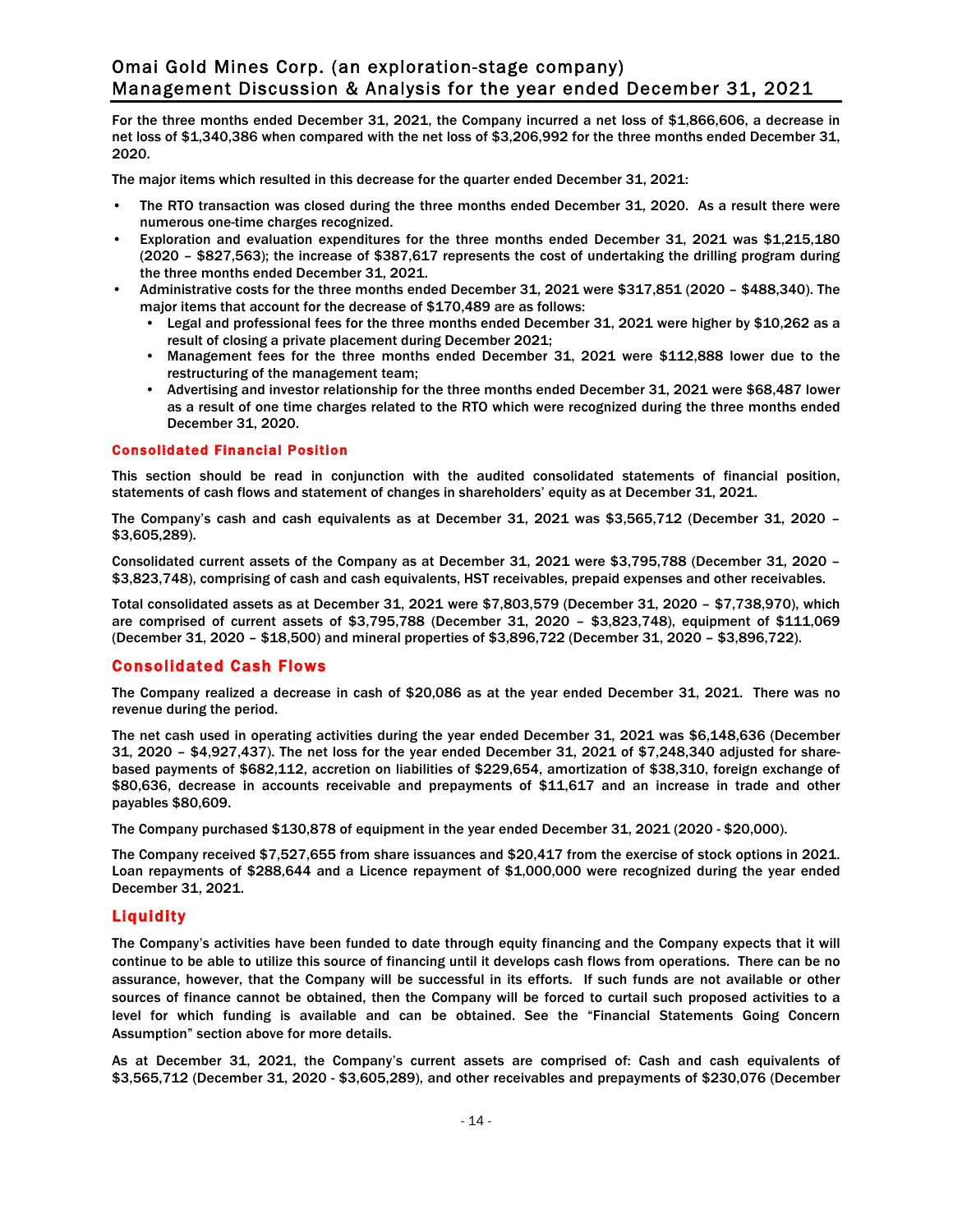31, 2020 - \$218,459). As at December 31, 2021, the Company had working capital of \$1,440,563 (December 31, 2020 - \$490,142) and shareholder's equity of \$5,448,354 (December 31, 2020 - \$4,405,364).

## Consolidated Liabilities

Consolidated current liabilities as at December 31, 2021 were \$2,355,225 (December 31, 2020– \$3,333,606) which are comprised of trade and other payables \$1,060,225 (December 31, 2020 – \$979,616), loan payable nil (December 31, 2020 – \$33,644), current portion of long-term liability of \$295,000 (December 31, 2020 – \$492,010) and current portion of licence payable \$1,000,000 (December 31, 2020 – \$1,828,336).

# Related Party Transactions

#### Related party transactions

Parties are considered to be related if one party has the ability to control the other party or exercise significant influence over the party in making financial or operating decisions or by virtue of common ownership. Related parties include the Board of Directors, officers, close family members and enterprises which are controlled by these individuals as well as certain persons performing similar functions. In accordance with IAS 24 - Related Party Disclosure, key management personnel are those having authority and responsibility for planning, directing and controlling the activities of the Company directly or indirectly, including any directors (executives and non-executive) of the Company.

Key management personnel are those persons having authority and responsibility for planning, directing and controlling the activities of the Company. The key management personnel of the Company are:

| Name                  | <b>Designation</b>                            |
|-----------------------|-----------------------------------------------|
| <b>Renaud Adams</b>   | Non-Executive Chairman of the Board, Director |
| Elaine Ellingham      | Director, Chief Executive Officer ("CEO")     |
| <b>Nadine Miller</b>  | <b>Director</b>                               |
| <b>Lon Shaver</b>     | <b>Director</b>                               |
| <b>Denis Clement</b>  | <b>Director</b>                               |
| <b>John Ross</b>      | <b>CFO</b>                                    |
| <b>Jason Brewster</b> | <b>VP Operations</b>                          |
| <b>Mario Stifano</b>  | <b>Former CEO and Director</b>                |
| Name                  | <b>Relationship to the Company</b>            |
|                       |                                               |

("Excel Logistics")

Darscom The Owner is deemed to be related to Denis Clement Excel Logistics & Management Services Ltd. The Former CEO/Director and COO are controlling partners

On October 1, 2019, the Company entered into a service agreement with Excel Logistics to provide administrative services in Guyana for a period of 3 years. The project management fee paid to Excel Logistics includes a \$25,000 monthly fee and 15% mark-up on the expenses it incurs in the normal course of providing support services to carry out the mining exploration activities for the Company and is included in exploration and evaluation expenditures. Excel Logistics is owned by two former officers of the Company.

| As of December 31,                                | 2021         | 2020         |
|---------------------------------------------------|--------------|--------------|
| Director fees and management fees (post-RTO)      | 989.035<br>s | 201,000<br>S |
| Director fees and management fees (pre-RTO)       |              | 1,188,480    |
| Share-based compensation                          | 408.117      | 751,965      |
| Management fees paid to Excel Logistics           | 477,881      | 481,510      |
| <b>Share-based compensation (Excel Logistics)</b> |              | 148,000      |
|                                                   | \$1,875,033  | \$2,770,955  |

As at December 31, 2021, the Company owed \$142,010 (December 31, 2020 - \$296,741) to related parties.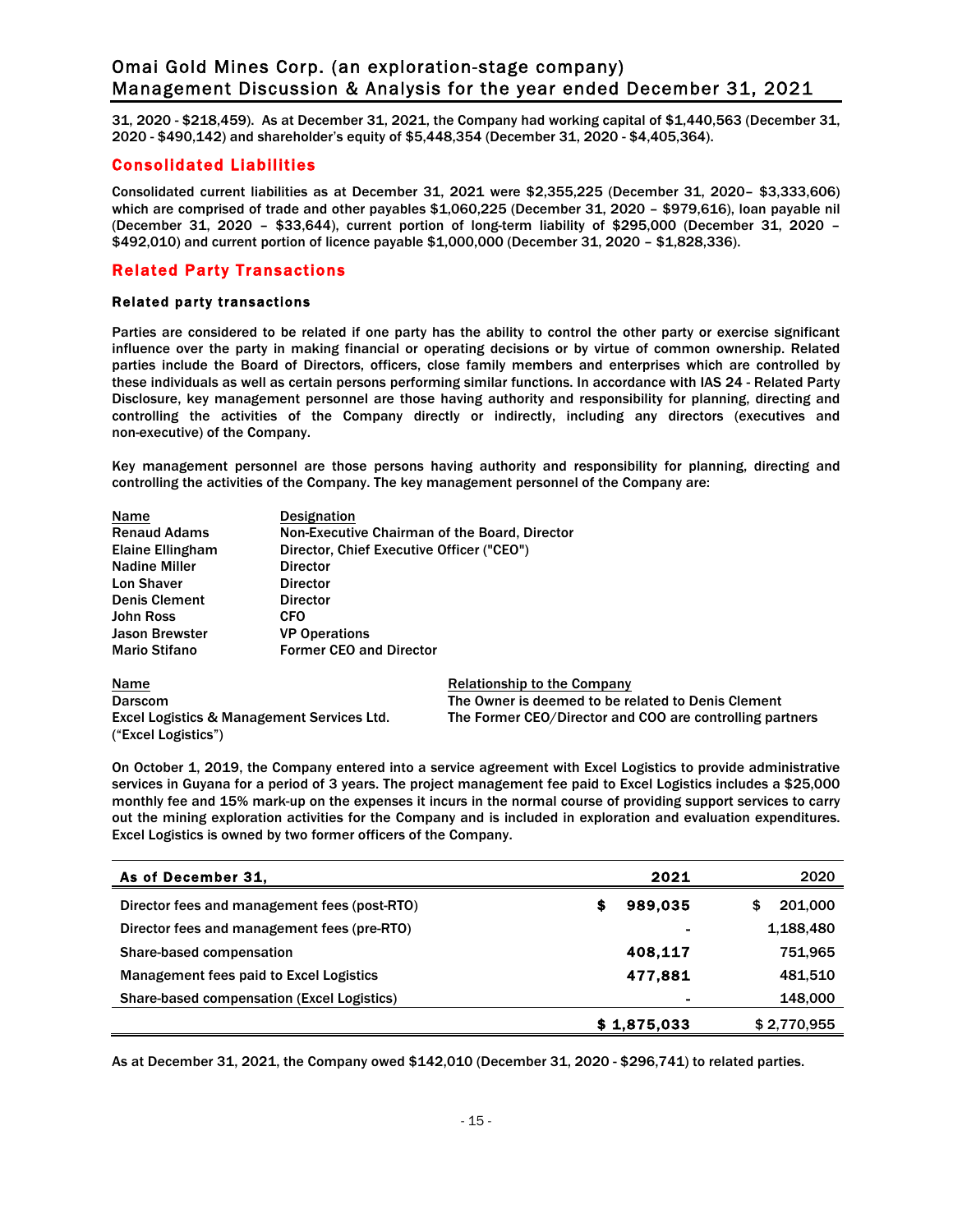During the year ended December 31, 2021, a total of 3,900,000 (December 31, 2020 – 13,387,499) stock options were granted to officers of the Company.

Directors of the Company are entitled to director fees and stock options for their services and officers are entitled to stock options and cash remuneration for their services as outlined in their service contracts with the Company. Directors are not paid cash fees at this time.

As a part of the RTO, the Company assumed a loan payable in the amount of \$31,404 (C\$41,890) to a former director. As at December 31, 2021, the loan was repaid (December 31, 2020 - \$33,644).

## Outstanding Share Data

At the date of this MDA, December 31, 2021 and December 31, 2020, the Company had the following securities outstanding:

|                      | April 29, 2022 | December 31, 2021 | December 31, 2020 |
|----------------------|----------------|-------------------|-------------------|
| <b>Common shares</b> | 293,444,932    | 271,711,599       | 197,708,701       |
| <b>Warrants</b>      | 88,736,590     | 76,718,724        | 36,927,765        |
| <b>Stock options</b> | 17,505,832     | 16,755,832        | 14,716,676        |
| <b>Total</b>         | 399,687,354    | 365,186,155       | 249,353,142       |

On April 14, 2022, the Company announced the closing of the first tranche of a non-brokered private placement offering for aggregate proceeds of C\$2,000,000 through the issuance of 16,666,666 units of the Company at C\$0.12 per unit. Each unit was comprised of one common share and one-half of one common share purchase warrant (8,333,333 warrants). Each warrant entitles the holder to acquire one common share at an exercise price of C\$0.17 for a period of 24 months expiring on April 14, 2024. The Company paid a cash finders' fees of 6% of the gross proceeds and issued 960,000 warrants (the "Finders' Warrants") Each Finders' Warrant entitles the holder to acquire one common share of the Company at a price of C\$0.12 for a period of 24 months expiring on April 14, 2024.

On April 27, 2022 the Company announced the closing of the second tranche of a non-brokered private placement. The Company raised C\$608,000 by issuing 5,066,667 units at a price of C\$0.12 per unit. Each unit consists of one common share and one-half of a common share purchase warrant. Each warrant entitles the holder to acquire one Common Share at an exercise price of C\$0.17 for a period of 24 months from the closing date. The Company paid a cash finders' fees of 6% and issued 156,000 Finders' Warrants to certain finders. Each Finders' Warrant entitles the holder to acquire one common share of the Company at a price of C\$0.12 for a period of 24 months from the date of issuance.

The company paid a total of \$133,920 in cash finders' fees for the two non-brokered private placements.

# Financial and Other Instruments

The Company's financial asset consists of cash and cash equivalents, which is recorded at FVTPL, and accounts receivable, which is classified and subsequently measured at amortized cost. The Company's financial liabilities trade and other payables, other liabilities, loan from related party, promissory notes payable, license payable and long-term liability, are classified and measured at amortized cost using the effective interest method. Interest expense is reported in net loss. Unless otherwise noted, it is management's opinion that the Company is not exposed to significant interest, currency or credit risks arising from these financial instruments. The fair value of these instruments approximates their carrying value due to the short-term nature of their maturity.

# Significant Accounting Judgments and Estimates

The preparation of these audited consolidated financial statements requires management to make certain estimates, judgments and assumptions that affect the reported amounts of assets and liabilities at the date of the financial statements and reported amounts of expenses during the reporting period. Actual outcomes could differ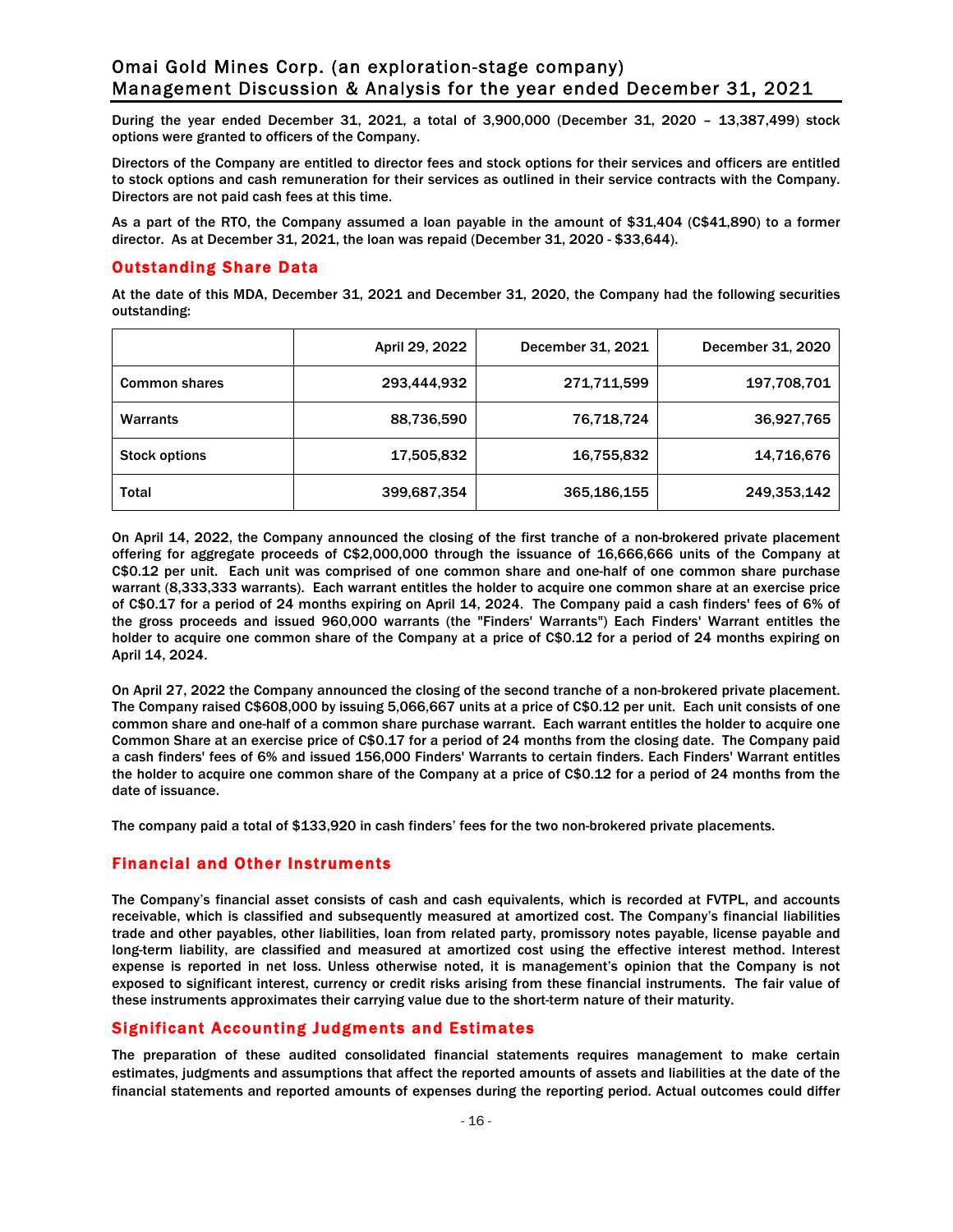from these estimates. These audited consolidated financial statements include estimates which, by their nature, are uncertain. The impacts of such estimates are pervasive throughout the consolidated financial statements, and may require accounting adjustments based on future occurrences. Revisions to accounting estimates are recognized in the period in which the estimate is revised and future periods if the revision affects both current and future periods. These estimates are based on historical experience, current and future economic conditions and other factors, including expectations of future events that are believed to be reasonable under the circumstances.

There have been no changes in the significant judgements and estimates used during the year ended December 31, 2021 as compared to those used to prepare the Company's consolidated financial statements as at and for the year ended December 31, 2020.

## Impairment of Non-financial Assets

At the end of each reporting period, the Company reviews the carrying amounts of its non-financial assets with finite lives to determine whether there is any indication that those assets are impaired. Where such an indication exists, the recoverable amount of the asset is estimated. For the purpose of measuring recoverable amounts, assets are grouped at the lowest levels of CGU. The recoverable amount is the higher of an asset's fair value less costs to dispose and value in use (being the present value of the expected future cash flows of the relevant CGU). An impairment loss is recognized for the amount by which the asset's carrying amount exceeds its recoverable amount. The company evaluates impairment losses for potential reversals when events or circumstances warrant such consideration.

## Mineral Exploration and Evaluation Expenditures

The direct costs of acquiring mining properties and licensing rights are capitalized upon acquisition. Exploration and evaluation expenditures are expensed as incurred. Amounts received for the sale of exploration and evaluation assets, for option payments and for exploration advances are netted against the carrying amount of the associated mining property or licensing right and any excess is reflected on the statement of profit and loss. Once a project has been established as commercially viable and technically feasible, related development expenditures are capitalized.

# Decommissioning Liability

A legal or constructive obligation to incur restoration, rehabilitation and environmental costs may arise when environmental disturbance is caused by the Company's exploration and evaluation activities. Discount rates using a pre-tax rate that reflects the risk and the time value of money are used to calculate the net present value. These costs are charged against profit or loss as exploration and evaluation expenditures and the related liability is adjusted for each period for the unwinding of the discount rate and for changes to the current market-based discount rate, amount or timing of the underlying cash flows needed to settle the obligation.

The Company has no restoration, rehabilitation and environment costs accrued as at December 31, 2021 and December 31, 2020.

#### Financial Instruments

#### Recognition

The Company recognizes a financial asset or financial liability on the statement of financial position when it becomes party to the contractual provisions of the financial instrument. Financial assets are initially measured at fair value, and are derecognized either when the Company has transferred substantially all the risks and rewards of ownership of the financial asset, or when cash flows expire. Financial liabilities are initially measured at fair value and are derecognized when the obligation specified in the contract is discharged, cancelled or expired.

#### Classification and Measurement

The Company determines the classification of its financial instruments at initial recognition. Financial assets and financial liabilities are classified according to the following measurement categories:

- i) those to be measured subsequently at fair value, either through profit or loss ("FVTPL") or through other comprehensive income ("FVTOCI"); and
- ii) those to be measured subsequently at amortized cost.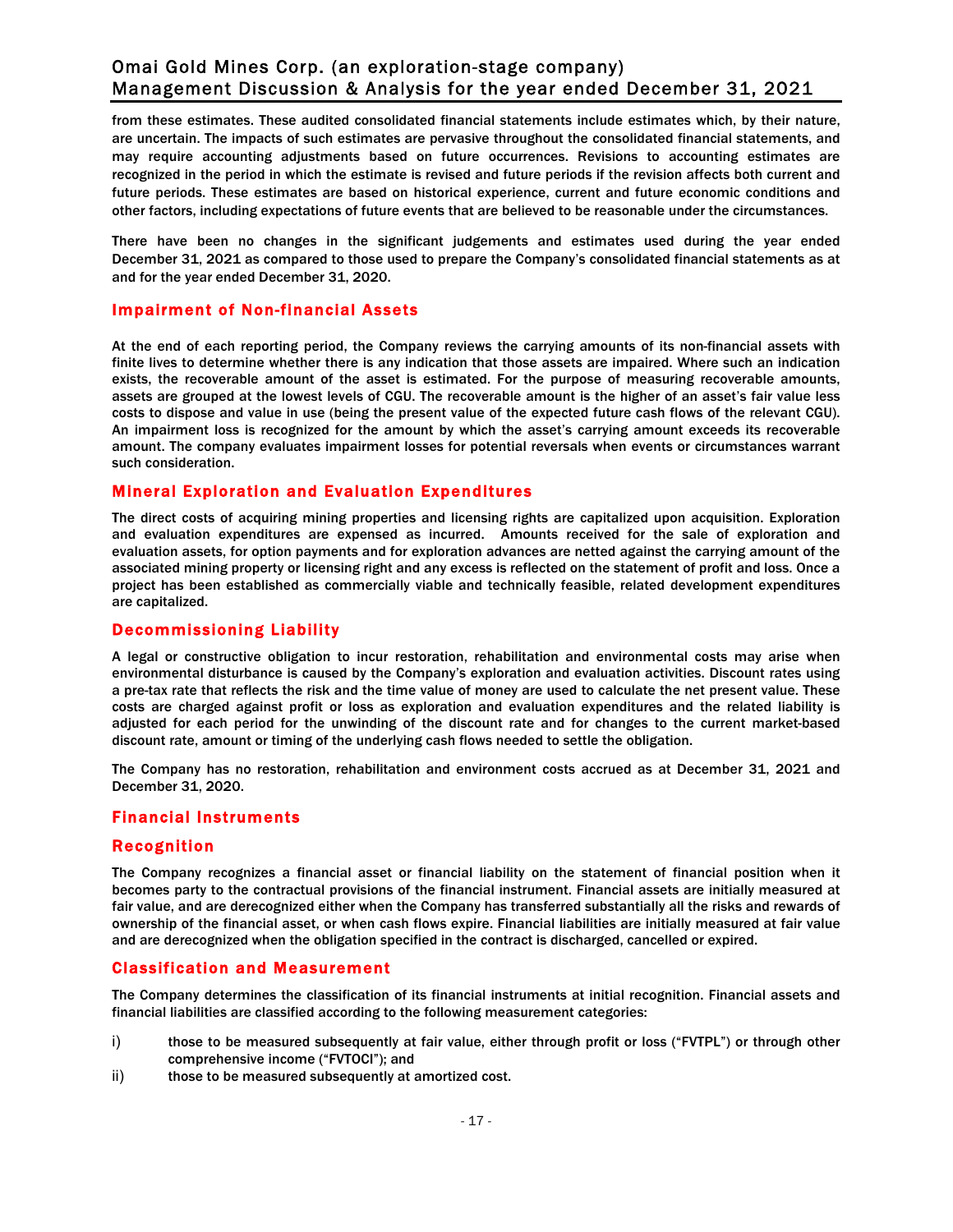The classification and measurement of financial assets after initial recognition at fair value depends on the business model for managing the financial asset and the contractual terms of the cash flows. Financial assets that are held within a business model whose objective is to collect the contractual cash flows, and that have contractual cash flows that are solely payments of principal and interest on the principal outstanding, are generally measured at amortized cost at each subsequent reporting period. All other financial assets are measured at their fair values at each subsequent reporting period, with any changes recorded through profit or loss or through other comprehensive income (which designation is made as an irrevocable election at the time of recognition).

After initial recognition at fair value, financial liabilities are classified and measured at either:

- i) amortized cost;
- ii) FVTPL, if the Company has made an irrevocable election at the time of recognition, or when required (for items such as instruments held for trading or derivatives); or,
- iii) FVTOCI, when the change in fair value is attributable to changes in the Company's credit risk.

The Company reclassifies financial assets when and only when its business model for managing those assets changes. Financial liabilities are not reclassified.

Transaction costs that are directly attributable to the acquisition or issuance of a financial asset or financial liability classified as subsequently measured at amortized cost are included in the fair value of the instrument on initial recognition. Transaction costs for financial assets and financial liabilities classified at fair value through profit or loss are expensed in profit or loss.

The Company's financial asset consists of cash and cash equivalents and accounts receivable, which are classified and subsequently measured at amortized cost.

The Company's financial liabilities trade and other payables, debt purchased, loan from related party, promissory notes payable and long-term liability, which are classified and measured at amortized cost using the effective interest method. Interest expense is reported in net loss.

#### Impairment

The Company assesses all information available, including on a forward-looking basis, the expected credit losses associated with any financial assets carried at amortized cost. The impairment methodology applied depends on whether there has been a significant increase in credit risk. To assess whether there is a significant increase in credit risk, the Company compares the risk of a default occurring on the asset as at the reporting date with the risk of default as at the date of initial recognition based on all information available, and reasonable and supportive forward-looking information.

# Financial Instruments Recorded at Fair Value

The Company categorizes its financial assets and liabilities measured at fair value into one of three different levels depending on the observability of the inputs used in the measurement.

- Level 1: This level includes assets and liabilities measured at fair value based on unadjusted quoted prices for identical assets and liabilities in active markets that are accessible at the measurement date.
- Level 2: This level includes valuations determined using directly or indirectly observable inputs other than quoted prices included within Level 1. Derivative instruments in this category are valued using models or other standard valuation techniques derived from observable market inputs.
- Level 3: This level includes valuations based on inputs which are less observable, unavailable or where the observable data does not support a significant portion of the instruments' fair value.

The following table shows the levels within the hierarchy of financial assets measured at fair value at December 31, 2021 and December 31, 2021:

|                           | Level | December 31, 2021 | December 31, 2020 |
|---------------------------|-------|-------------------|-------------------|
| Cash and cash equivalents |       | \$3,565,712       | \$3,065,289       |

# New and Amended Accounting Policies

The Company has adopted the and revised IFRS standards and amendments, effective January 1, 2021. These changes were made in accordance with the applicable transitional provisions, but their adoption had no impact on the consolidated financial statements of the Company.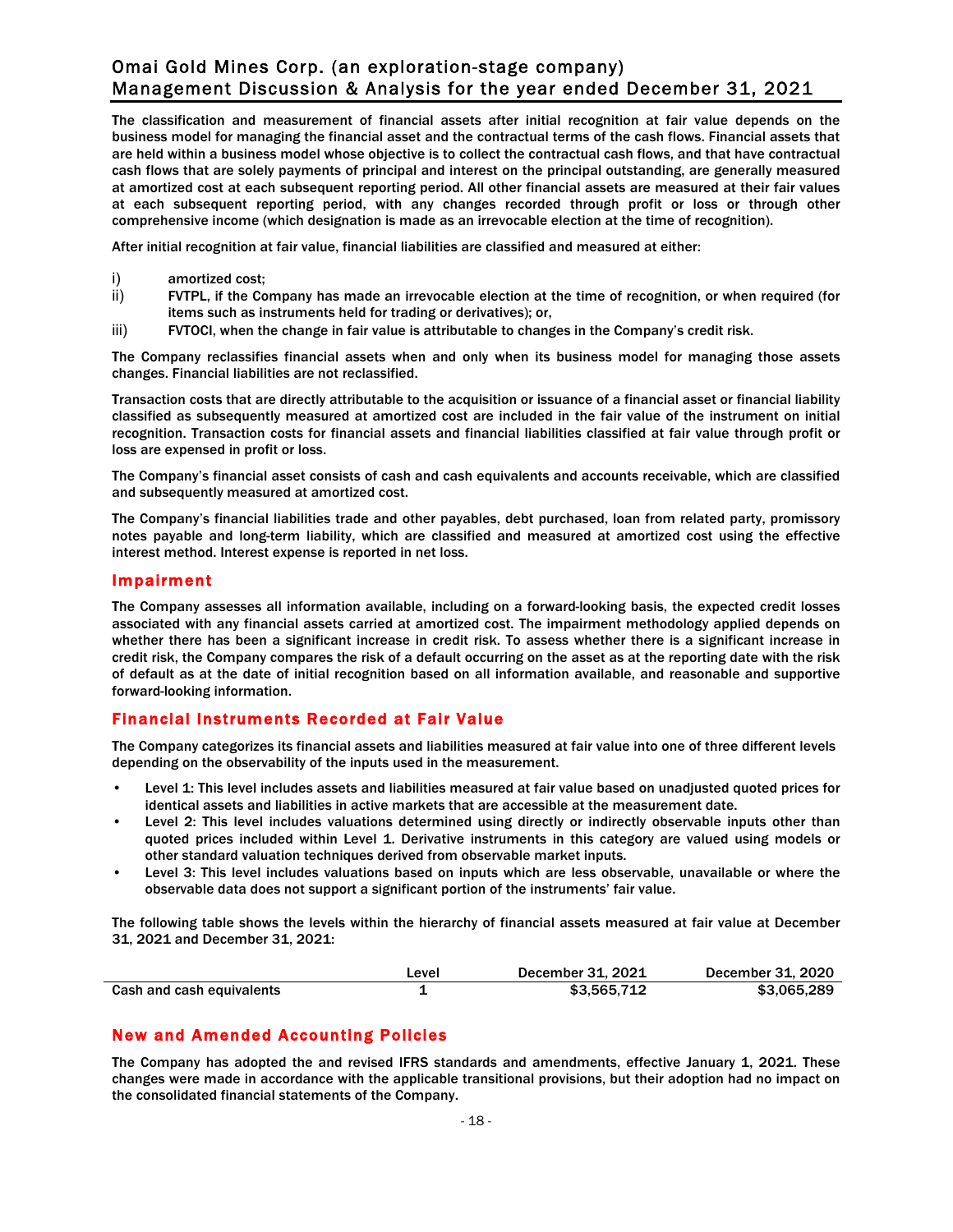# New Accounting Standards Issued but Not Effective

There were no new accounting standards issued during the quarter that are significant to the Company.

#### Off-Balance Sheet Arrangements

There are no off-balance sheet arrangements at the date of this MD&A.

#### Commitments

The table below summarizes the maturity profile of the Company's financial liabilities as at December 31, 2021 based on contractual payments:

|                                                  | Total        | Up to $1$    | $1$ to 5                 | >5    |
|--------------------------------------------------|--------------|--------------|--------------------------|-------|
|                                                  |              | vear         | vears                    | years |
| Operating purchase commitments (Excel Logistics) | 250,000<br>S | 250,000<br>S | \$<br>٠                  |       |
| Equipment and operator agreement in Guyana       | 54,000       | 54.000       |                          |       |
| Trade and other payables                         | 1,060,225    | 1,060,225    | $\overline{\phantom{a}}$ |       |
| <b>Other liabilities</b>                         | 295,000      | 295,000      |                          |       |
| License payable                                  | 1,000,000    | 1,000,000    |                          |       |
| Total                                            | \$2.659.225  | \$2.659.225  | \$<br>۰                  |       |

# Management's Responsibility for MD&A

The information provided in this MD&A, including the consolidated financial statements, is the responsibility of management. In the preparation of these consolidated financial statements, estimates are sometimes necessary to make a determination of future values for certain assets or liabilities. Management believes such estimates have been based on careful judgments and have been properly reflected in the accompanying consolidated financial statements.

Management maintains a system of internal controls to provide reasonable assurance that the Company's assets are safeguarded and to facilitate the preparation of relevant and timely information.

#### Qualified Person

Unless stated otherwise herein, all scientific and technical data contained in this MD&A has been reviewed, approved and verified by Elaine Ellingham who is a "Qualified Person" within NI 43-101 and is a member in good standing of the Professional Geoscientists Ontario (PGO). Ms. Ellingham is also the Company's Chief Executive Officer.

#### Internal Controls Over Financial Reporting

The Company's Chief Executive Officer ("CEO") and Chief Financial Officer ("CFO") have established processes to provide them with sufficient knowledge to support representations that they have exercised reasonable diligence that: (i) the consolidated financial statements do not contain any untrue statement of material fact or omit to state a material fact required to be stated or that is necessary to make a statement not misleading in light of the circumstances under which it is made, as of the date of and for the periods presented by the consolidated financial statements; and (ii) the consolidated financial statements fairly present in all material respects the financial condition, results of operations and cash flows of the Company, as of the date of and for the periods presented. In contrast to the certificate required for non-venture issuers under National Instrument 52-109 Certification of Disclosure in Issuers' Annual and Interim Filings ("NI 52-109"), the corresponding certificate for venture issuers does not include representations relating to the establishment and maintenance of disclosure controls and procedures ("DC&P") and internal control over financial reporting ("ICFR"), as defined in NI 52-109. In particular, the certifying officers of the Company do not make any representations relating to the establishment and maintenance of:

i. controls and other procedures designed to provide reasonable assurance that information required to be disclosed by the issuer in its annual filings, interim filings or other reports filed or submitted under securities legislation is recorded, processed, summarized and reported within the time periods specified in securities legislation; and

ii. a process to provide reasonable assurance regarding the reliability of financial reporting and the preparation of Financial Statements for external purposes in accordance with IFRS.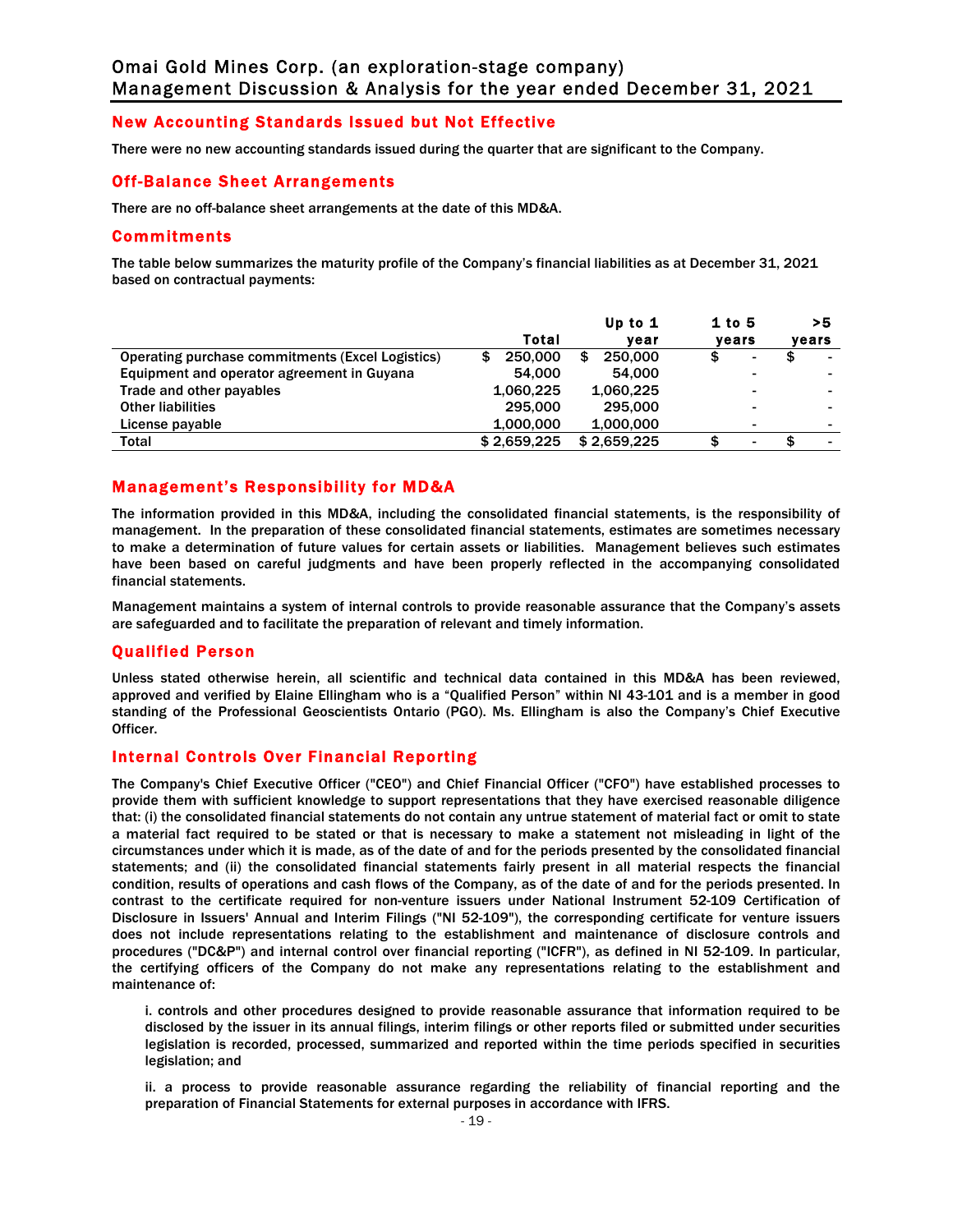The Company's CEO and CFO are responsible for ensuring that processes are in place to provide them with sufficient knowledge to support the representations they are making in the corresponding certificate. Investors should be aware that inherent limitations on the ability of certifying officers of a venture issuer to design and implement on a cost-effective basis DC&P and ICFR as defined in NI 52-109 may result in additional risks to the quality, reliability, transparency and timeliness of interim and annual filings and other reports provided under securities legislation.

# Risk Factors

Omai is subject to a number of risks due to the nature of the business of mineral exploration and the early stage of its development. The following risk factors are provided from the perspective of the Company.

# Exploration, Development and Production Risks

The exploration for and development of minerals involves significant risks, which even a combination of careful evaluation, experience and knowledge may not eliminate. Few exploration properties are ultimately developed into producing mines. There can be no guarantee that the estimates of quantities and qualities of minerals disclosed will be economically recoverable. With all mining operations, there is uncertainty and, therefore, risk associated with operating parameters and costs resulting from the scaling up of extraction methods tested in pilot conditions. Mineral exploration is speculative in nature and there can be no assurance that any minerals discovered will result in any establishment or increase in the Company's resource base.

The Company's operations are subject to all of the hazards and risks normally encountered in the exploration, development and production of minerals. These include unusual and unexpected geological formations, rock falls, seismic activities, flooding and other conditions involved in the extraction of material, any of which could result in damage to, or destruction of, mines and other producing facilities, damage to life or property, environmental damage and possible legal liability. Although precautions to minimize risk will be taken, operations are subject to hazards that may result in environmental pollution, and consequent liability that could have a material adverse impact on the business, operations and financial performance of the Company.

Substantial expenditures are required to establish reserves through drilling, to develop metallurgical processes to extract the metal from the ore and, in the case of new properties, to develop the mining and processing facilities and infrastructure at any site chosen for mining. Although substantial benefits may be derived from the discovery of a major mineralized deposit, no assurance can be given that minerals will be discovered in sufficient quantities to justify commercial operations or that funds required for development can be obtained on a timely basis. The economics of developing mineral properties is affected by many factors including the cost of operations, variations in the grade of ore mined, fluctuations in metal markets, costs of processing equipment and such other factors as government regulations, including regulations relating to royalties, allowable production, importing and exporting of minerals and environmental protection. The remoteness and restrictions on access of properties in which the Company will have or has an interest will have an adverse effect on profitability as a result of higher infrastructure costs. There are also physical risks to the exploration personnel working in the terrain in which the Company's properties are located, often in poor climate conditions.

The long-term commercial success of the Company depends on their ability to find, acquire, develop and commercially produce gold and other precious metals. No assurance can be given that the Company will be able to locate satisfactory properties for acquisition or participation. Moreover, if such acquisitions or participations are identified, the Company may determine that current markets, terms of acquisition and participation or pricing conditions make such acquisitions or participations uneconomic.

The Company has relied upon historical data compiled by previous parties involved with the properties. To the extent that any of such historical data may be inaccurate or incomplete, the Company's exploration plans may be adversely affected

Access to the Omai Gold Mine in Guyana is available through public roads which requires a ferry boat river crossing. If the ferry service ceases to operate, the Company may face additional expenses related to transportation.

#### No History of Mineral Production

The Company has no history of commercially producing metals from their mineral exploration properties and there can be no assurance that it will successfully establish mining operations or profitably, produce gold or other precious metals. None of the Company's properties are currently under development or production. The future development of any properties found to be economically feasible will require the construction and operation of mines, processing plants and related infrastructure.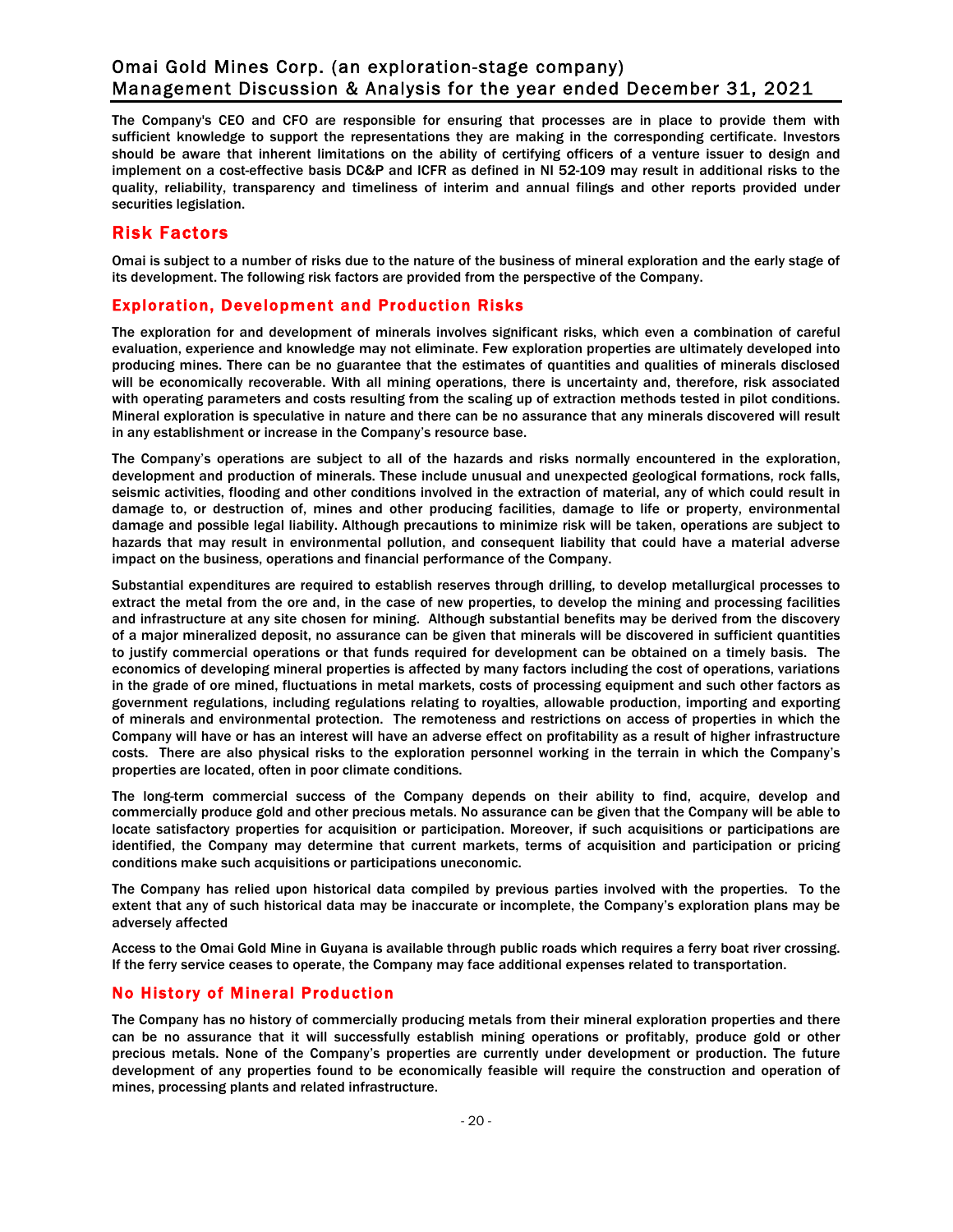## Title Risks

The acquisition of title to mineral properties is a very detailed and time-consuming process. Title to mineral properties, as well as the location of boundaries on the grounds may be disputed. Moreover, additional amounts may be required to be paid to surface right owners in connection with any mining development. At all of such properties where there are current or planned exploration activities, the Company believe that they have either contractual, statutory, or common law rights to make such use of the surface as is reasonably necessary in connection with those activities.

Title insurance generally is not available for mining claims in Canada and Guyana, and the Company's ability to ensure that they have obtained secure claim to individual mineral properties or mining concessions may be severely constrained. The Company has not conducted surveys of all the claims in which it holds direct or indirect interests; therefore, the precise area and location of such claims may be in doubt. Accordingly, the properties may be subject to prior unregistered liens, agreements, transfers or claims, including native land claims, and title may be affected by, among other things, undetected defects. In addition, the Company may be unable to operate the properties as permitted or to enforce its rights with respect to its properties.

Under the laws of the jurisdictions where the Company's operations and projects are located, mineral resources belong to the state and governmental concessions are required to explore for, and exploit, mineral reserves. The Company holds exploration concessions in each of the jurisdictions where it is operating with respect to its projects and prospects. While the Company has not been advised of any proposed termination of any of its concession, the concessions held by the Company in respect of its operations and projects may be terminated under certain circumstances, including if certain fees are not paid, certain terms of the concessions or mining legislation governing such concessions are not complied with, or if environmental requirements are not met. Termination of any one or more of the Company's exploration concessions could have a material adverse effect on the Company's financial condition or results of operations.

## Substantial Capital Requirements

The management of the Company anticipate that they may make substantial capital expenditures for the acquisition, exploration, development and production of its properties in the future. As the Company will be in the exploration stage with no revenue being generated from the exploration activities on its mineral properties, they may have limited ability to raise the capital necessary to undertake or complete future exploration work, including drilling programs. There can be no assurance that debt or equity financing will be available or sufficient to meet these requirements or for other corporate purposes or, if debt or equity financing is available, that it will be on terms acceptable to the Company. Moreover, future activities may require the Corporation to alter its capitalization significantly. The inability of the Company to access sufficient capital for its operations could have a material adverse effect on its financial condition, results of operations or prospects. In particular, failure to obtain such financing on a timely basis could cause the Company to forfeit their interest in certain properties, miss certain acquisition opportunities and reduce or terminate operations.

The only source of future funds for further exploration programs, or if such exploration programs are successful for the development of economic ore bodies and commencement of commercial production thereon, which are presently available to the Company are the sale of equity capital or the offering by the Company of an interest in its exploration and evaluation assets to be earned by another party carrying out further exploration. Management has been successful in accessing equity markets in the past, but there is no assurance that such sources will be available on acceptable terms in the future. Future issuance of equity capital may have a substantial dilutive effect on existing shareholders of the Company. The Company is not able at this time to predict the future of such issuance or dilution.

# **Competition**

The mining industry is highly competitive. Many of the Company's competitors for the acquisition, exploration, production and development of gold and other precious and base metals, and for capital to finance such activities, will include companies that have greater financial and personnel resources available to them.

# Volatility of Mineral Prices

Metal prices fluctuate considerably and are affected by numerous factors beyond the Company's control, such as industrial demand, inflation and expectations with respect to the rate of inflation, the strength of the U.S. dollar and of other currencies, interest rates, forward sales by producers, production and cost levels and changes in investment trends. Gold prices are sometimes subject to rapid short-term changes because of speculative activities. If these prices were to decline significantly or for an extended period of time, the Company might be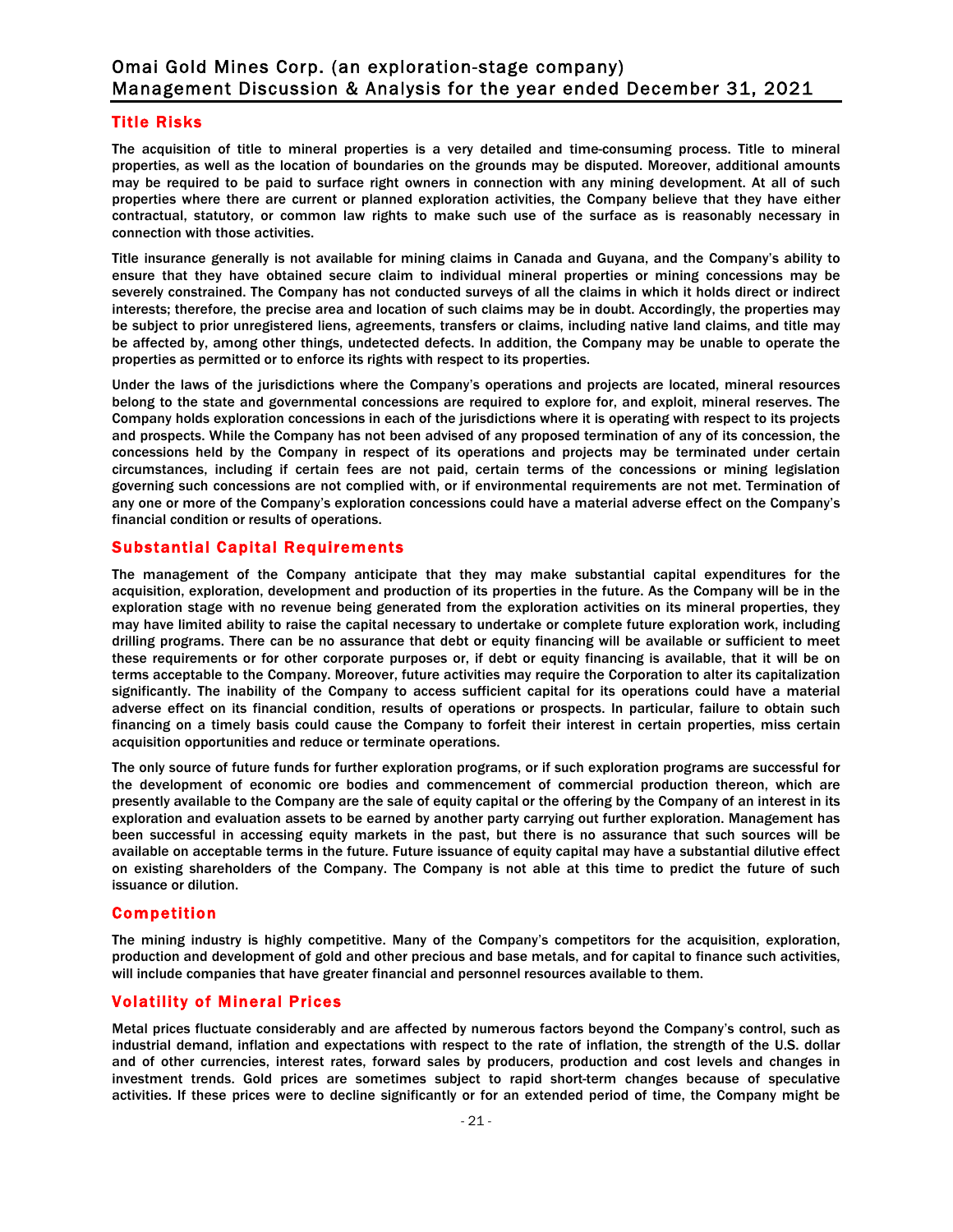unable to continue its operations, develop its properties or fulfill its obligations under its agreements with its partners or under its permits and licences. As a result, the Company might lose its interest in, or be forced to sell, some of its properties. In the event of a sustained, significant drop in gold prices, the Company may be required to re-evaluate its assets, resulting in reduced estimates of reserves and resources and in material write-downs of the Company's or Avalon's investment in mining properties and increased amortization, reclamation and closure charges. Furthermore, since gold prices are established in US dollars, a significant increase in the value of the Canadian dollar relative to the US dollar coupled with stable or declining gold prices could adversely affect the Company's results with respect to development of and eventual sale of these metals. Currency fluctuations may affect some of the Company's future operations, financial positions and results. The Company's financial results are reported in United States dollars. The Company raises its funds through financings in the Canadian dollar. The majority of the Company's costs to date are in United States dollars. Therefore, the Company has exposure to fluctuations in the United States dollar against the Canadian dollar.

# Mineral Reserves / Mineral Resources

All of the properties in which the Company hold an interest are considered to be in the early exploration stage only and do not contain a known body of commercial minerals. No mineral resources have been established at the Company's properties and there is no assurance any such resources will be established in the future. Mineral reserves are, in the large part, estimates and no assurance can be given that any future anticipated tonnages and grades, if any, will be achieved or that any indicated level of recovery will be realized.

Any future figures will be determined based upon assumed metal prices and operating costs. Future production could differ dramatically from reserve estimates for, among other reasons:

- mineralization or formations could be different from those predicted by drilling, sampling and similar examinations;
- increases in operating mining costs and processing costs could adversely affect resources and reserves;
- the grade of the resources and reserves may vary significantly from time to time and there is no assurance that any particular level of metals may be recovered from the ore; and
- declines in the market price of the metals may render the mining of some or all of the reserves uneconomic.

Estimated mineral resources and reserves may require downward revisions based on changes in metal prices, further exploration or development activity, increased production costs or actual production experience. This could materially and adversely affect any future estimates of the tonnage or grade of mineralization, estimated recovery rates or other important factors that influence mineral resource and reserve of estimates.

Any reduction in estimated mineral reserves or estimated resources, if any, as a result could require material write downs in investment in the affected mining property and increased amortization, reclamation and closure charges, which could have a material and adverse effect on the Company's future cash flows, earnings, results of operations and financial condition.

Because the Company has not commenced production at any of their properties, and have not defined or delineated any mineral resources or proven or probable reserves on any of its properties, any future mineralization estimates for the Company's properties may require adjustments or downward revisions based upon further exploration or development work or actual production experience. In addition, the grade of ore ultimately mined, if any, may differ from that indicated by drilling results. There can be no assurance that minerals recovered in smallscale tests will be duplicated in large-scale tests under on-site conditions or in production scale.

Extended declines in market prices for gold or other metals may render portions of the Company's mineralization uneconomic and result in reduced reported mineralization. Any material reductions in estimates of mineralization, or of the Company's ability to extract this mineralization, could have a material adverse effect on Company's results of operations or financial condition, as well as the market price of their respective securities.

# Global Financial Conditions

Current global financial conditions have been subject to increased volatility and access to financial markets has been severely restricted. These factors may impact the ability of the Company to obtain equity or debt financing in the future and, if obtained, on terms favourable to the Company. If these increased levels of volatility and market turmoil continue, the Company's operations could be adversely impacted and the value and the price of the Company's Shares could continue to be adversely affected. A weak or declining economy could strain our suppliers, possibly resulting in supply disruptions, or cause delays in payments for our services by third-party payors. Any of the foregoing could harm our business and we cannot anticipate all of the ways in which the current our future economic climate and financial market conditions could adversely impact our business.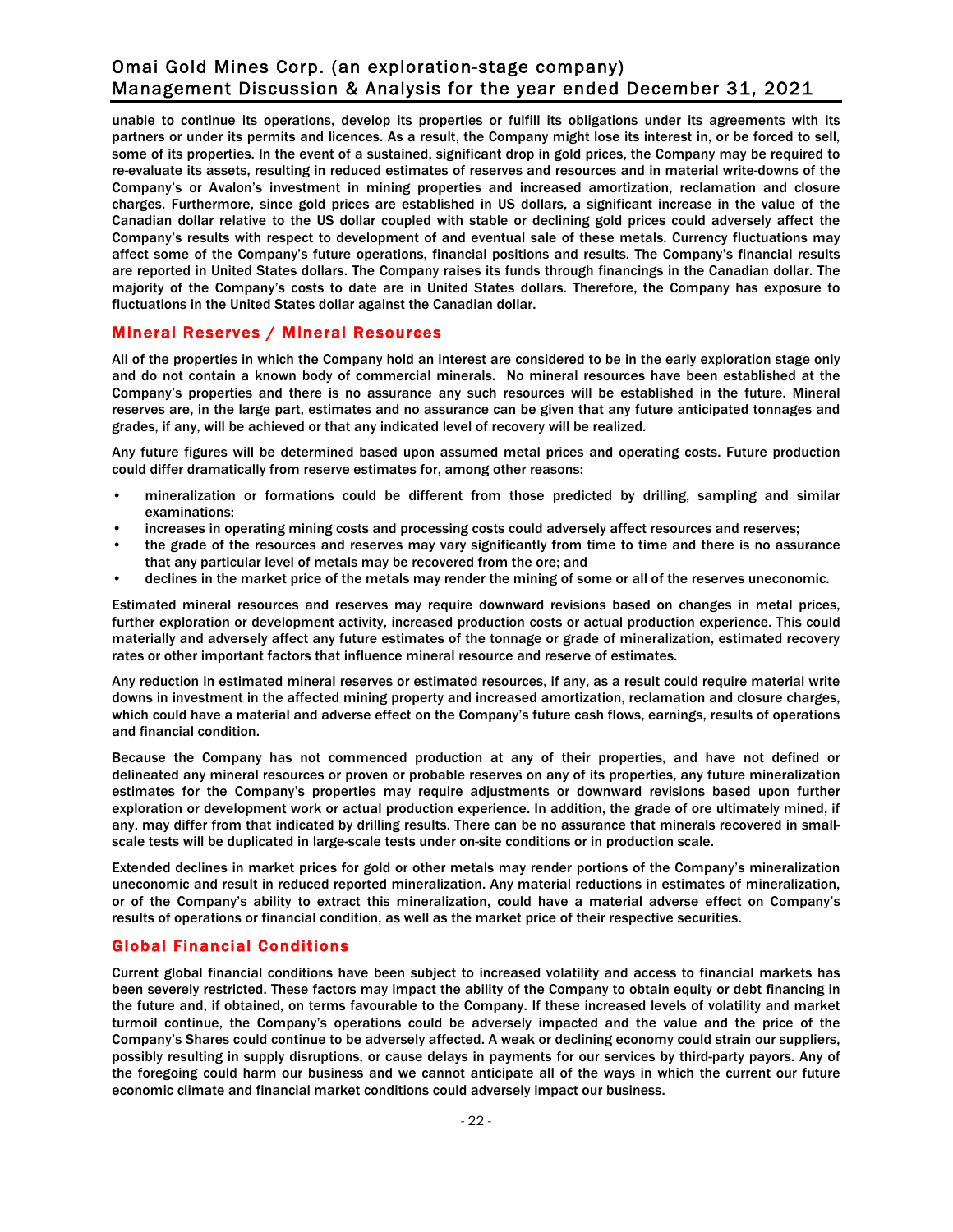The World Health Organization declared COVID-19 to be a pandemic on March 11, 2020. COVID-19 has spread globally, and actions taken in response to COVID-19 have interrupted business activities and supply chains; disrupted travel; contributed to significant volatility in the financial markets, resulting in a general decline in equity prices and lower interest rates; impacted social conditions; and adversely impacted local, regional, national and international economic conditions, as well as the labor market.

To date, COVID-19 has not had any significant impact on the Company's operations other than to cause intermittent delays in activity due to quarantine. However, the Company is actively monitoring and implementing necessary precautions at its exploration sites and offices in response to quarantine directions.

#### Environmental Risks

All phases of the mining business present environmental risks and hazards and are subject to environmental regulation pursuant to a variety of international conventions and state and municipal laws and regulations. Environmental legislation provides for, among other things, restrictions and prohibitions on spills, releases or emissions of various substances produced in association with mining operations. The legislation also requires that wells and facility sites be operated, maintained, abandoned and reclaimed to the satisfaction of applicable regulatory authorities. Compliance with such legislation can require significant expenditures and a breach may result in the imposition of fines and penalties, some of which may be material. Environmental legislation is evolving in a manner expected to result in stricter standards and enforcement, larger fines and liability and potentially increased capital expenditures and operating costs. Environmental assessments of proposed projects carry a heightened degree of responsibility for companies and directors, officers and employees. The cost of compliance with changes in governmental regulations has a potential to reduce the profitability of operations.

Failure to comply with applicable laws, regulations, and permitting requirements may result in enforcement actions thereunder, including orders issued by regulatory or judicial authorities causing operations to cease or be curtailed, and may include corrective measures requiring capital expenditures, installation of additional equipment, or remedial actions. Parties engaged in mining operations may be required to compensate those suffering loss or damage by reason of the mining activities and may have civil or criminal fines or penalties imposed for violations of applicable laws or regulations and, in particular, environmental laws.

Amendments to current laws, regulations and permits governing operations and activities of mining companies, or more stringent implementation thereof, could have a material adverse impact on the Company and cause increases in capital expenditures or production costs or reduction in levels of production at producing properties or require abandonment or delays in the development of new mining properties.

#### Property Interests

The agreements pursuant to which the Company hold its rights to certain of its properties, provide that the Company must make certain cash payments and/or incur certain exploration expenditures over certain time periods. If the Company fails to make such payments in a timely manner, the Company may lose all or a portion of their respective interests in those projects.

#### Permits and Licences

The activities of the Company are subject to government approvals, various laws governing prospecting, development, land resumptions, production taxes, labour standards and occupational health, mine safety, toxic substances and other matters, including issues affecting local native populations. Although the Company believe that their activities are currently, and the Company's will be, carried out in accordance with all applicable rules and regulations, no assurance can be given that new rules and regulations will not be enacted or that existing rules and regulations will not be applied in a manner which could limit or curtail production or development. Amendments to current laws and regulations governing operations and activities of exploration and mining, or more stringent implementation thereof, could have a material adverse impact on the business, operations and financial performance of the Company. Further, the mining licences and permits issued in respect of their respective projects may be subject to conditions which, if not satisfied, may lead to the revocation of such licences. In the event of revocation, the value of the Company's investments in such projects may decline.

#### Country Risk

The Company could be at risk regarding any political developments in the countries which it operates. At present, the Company is active in Canada, Barbados and Guyana. The Company's mineral exploration in Guyana may be adversely affected by political instability, legal and economic uncertainty in the countries where the Corporation operates or has plans to operate. These risks may include: political unrest; labour disputes; invalidation of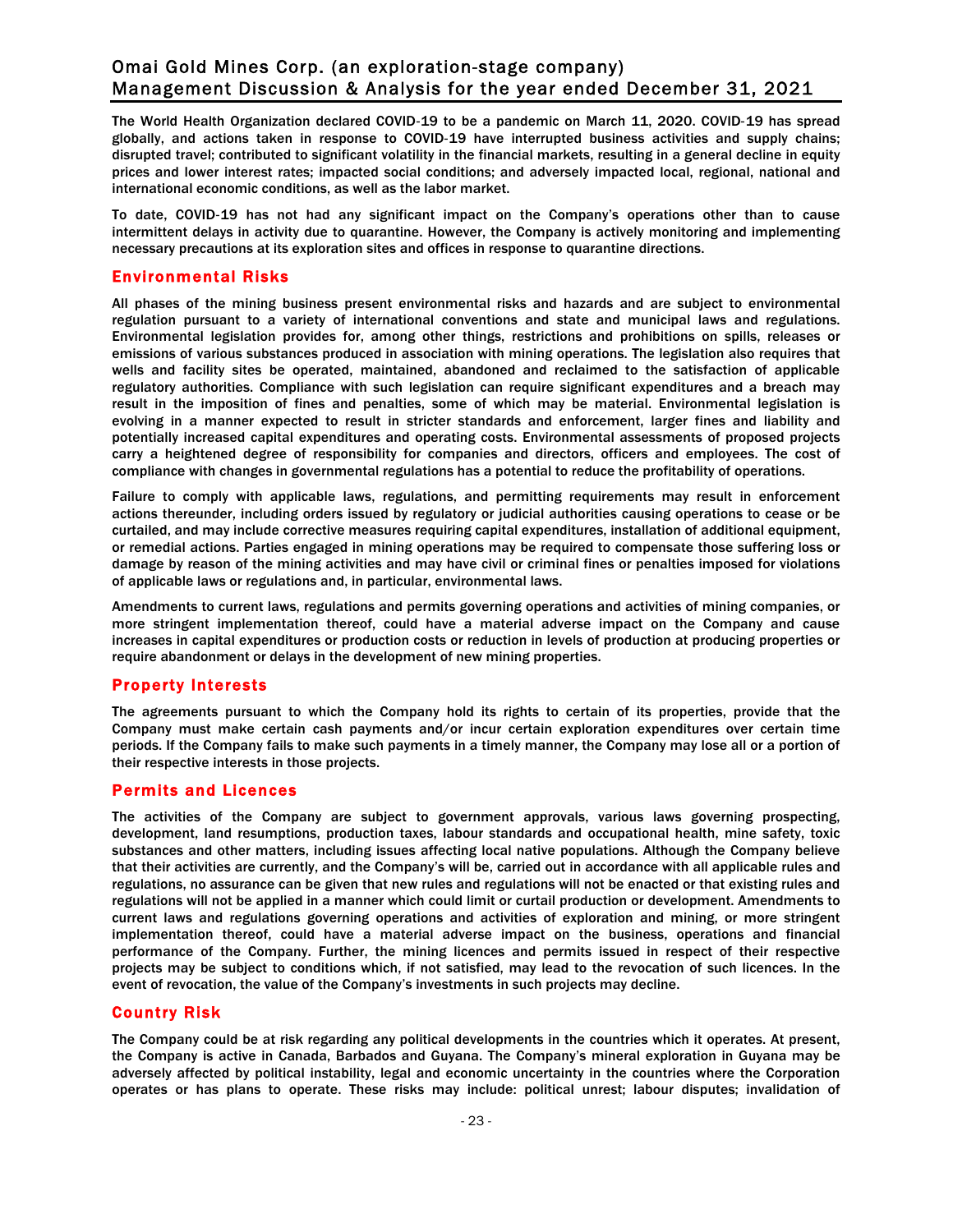governmental orders and permits; corruption; war and civil disturbances; terrorist activities; arbitrary changes in laws; regulations; policies; taxation; price controls; exchange controls; delays in or the inability to obtain necessary permits; opposition to mining from environmental activists or other non-governmental organizations; limitations on foreign ownership; limitations on the repatriation of earnings; limitation on mineral exports and increase financing costs. These risks may limit or disrupt the Company's projects, restrict the movement of funds or result in the deprivation of contractual rights. Failure to raise capital when needed would have a material adverse effect on the Company's business, financial condition, results of operations and prospects.

# Regulatory Requirements

Mining operations, development and exploration activities are subject to extensive laws and regulations governing prospecting, development, production, exports, taxes, labour standards, occupational health, waste disposal, environmental protection and remediation, protection of endangered and protected species, mine safety, toxic substances and other matters. Changes in these regulations or in their application are beyond the control of the Company and could adversely affect its operations, business and results of operations.

Government approvals and permits are currently, and may in the future be, required in connection with the exploration and evaluation assets. To the extent such approvals are required and not obtained, the Company may be restricted or prohibited from proceeding with planned exploration or development activities. Failure to comply with applicable laws, regulations and permitting requirements may result in enforcement actions thereunder, including orders issued by regulatory or judicial authorities causing operations to cease or be curtailed, and may include corrective measures requiring capital expenditures, installation of additional equipment, or remedial actions. Parties engaged in mining operations may be required to compensate those suffering loss or damage by reason of the mining activities and may be liable for civil or criminal fines or penalties imposed for violations of applicable laws or regulations. Amendments to current laws, regulations and permitting requirements, or more stringent application of existing laws, could have a material adverse impact on the Company and cause increases in capital expenditures or production costs or require abandonment or delays in development of properties or reductions in levels of production at producing properties.

## Reliance on Key Management Personnel, Employees and Executives

The Company will be dependent upon the continued support and involvement of a small number of key management personnel. The loss of the services of one or more of such personnel could have a material adverse effect on the Company. The Company's ability to manage its exploration activities and, hence, its success, will depend in large part on the efforts of these individuals. The Company faces intense competition for qualified personnel and there can be no assurance that the Company will be able to attract and retain such personnel. The number of persons skilled in the acquisition of, exploration of exploration and evaluation assets is limited and competition for such persons is intense.

The success of the Company will be largely dependent upon the performance of its management and key employees. In assessing the risk of an investment in Company, potential investors should realize that they are relying on the experience, judgment, discretion, integrity and good faith of the management of the Company. The Company does not, nor does it foresee that it will, maintain life insurance policies in respect of its key personnel. The Company could be adversely affected if such individuals do not remain with the Company. Guyana is an emerging market where mining expertise is limited and competition for qualified nationals is particularly intense.

# Possible Conflicts of Interest of Directors and Officers of the Company

Certain of the directors and officers of the Company also serve as directors, officers and/or advisors of and to other companies involved in natural resource exploration and supporting services. Consequently, there exists the possibility for such directors and officers to be in a position of conflict. The Company expects that any decision made by any of such directors and officers involving the Company will be made in accordance with their duties and obligations to deal fairly and in good faith with a view to the best interests of the Company and its shareholders, but there can be no assurance in this regard. In addition, each of the directors is required to declare and refrain from voting on any matter in which such directors may have a conflict of interest with or which are governed by the procedures set forth in the OBCA and any other applicable law.

#### Absence of Dividends

To date, Company has not paid any dividends on its outstanding shares. Any decision to pay dividends on the shares of the Company will be made by its board of directors on the basis of its earnings, financial requirements and other conditions.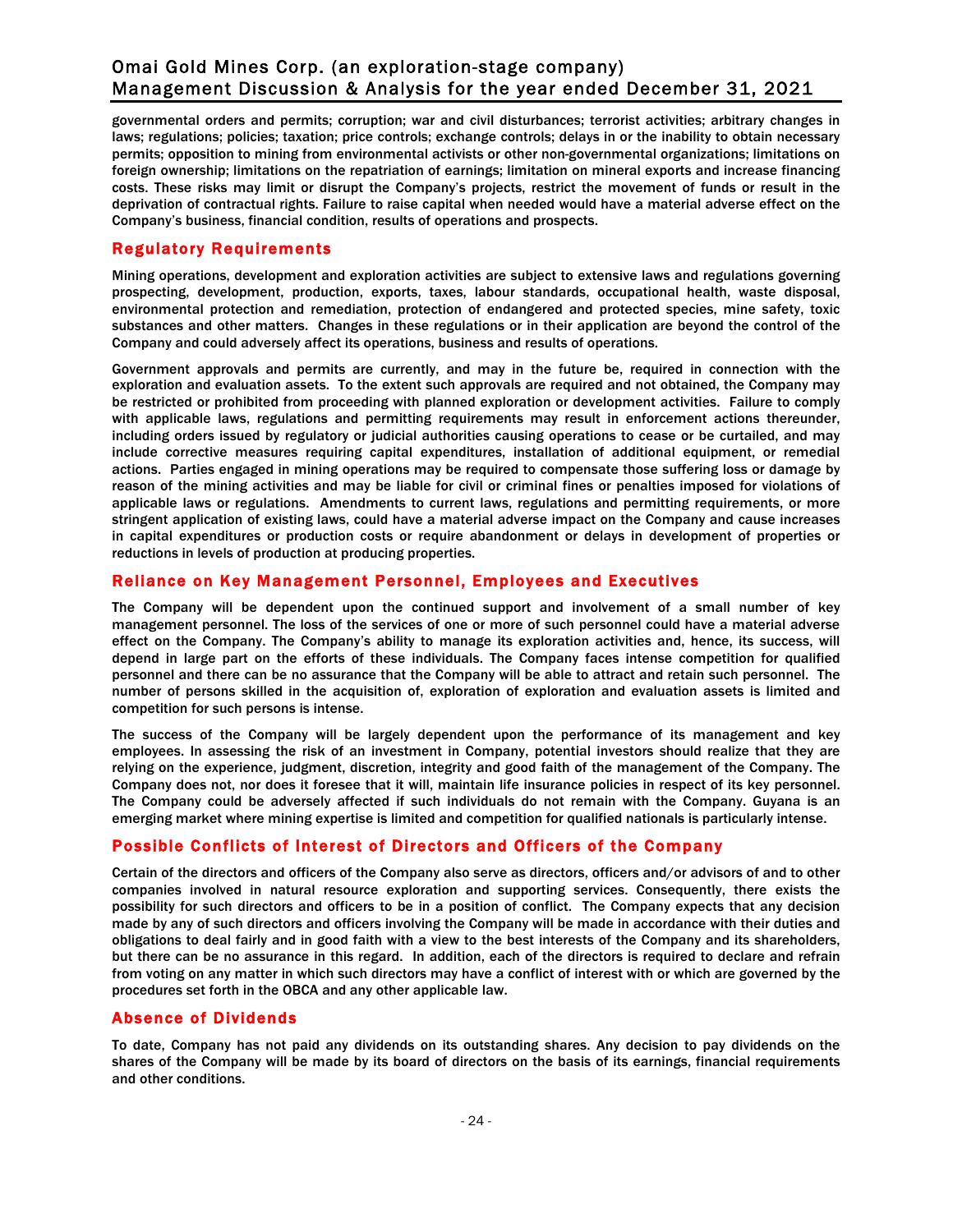## Market for Securities

There can be no assurance that an active trading market in the Company's securities will be sustained. The market price for the Company's securities could be subject to wide fluctuations. Factors such as precious metal commodity prices, government regulation, interest rates, share price movements of the Company's peer companies and competitors, as well as overall market movements, may have a significant impact on the market price of the securities of the Corporation. The stock market has from time-to-time experienced extreme price and volume fluctuations, particularly in the mining sector, which have often been unrelated to the operating performance of particular companies.

#### History of Losses

The Company has not received any revenue to date from the exploration activities on its properties. The Company incurred losses during their most recently completed financial year. The Company has not found that commercial mining activity is warranted on any of their properties. Even if the Company does undertake development activity on any of the Company's properties, there is no certainty that the Company will produce revenue, operate profitably or provide a return on investment in the future.

The exploration of the Company's properties depends on its ability to obtain additional required financing. There is no assurance that the Corporation will be successful in obtaining the required financing, which could cause it to postpone its exploration plans or result in the loss or substantial dilution of its interest in its properties.

#### Uninsured Risks

The Company, as a participant in mining and exploration activities, may become subject to liability for hazards that cannot be insured against or against which it may elect not to be so insured because of high premium costs. Furthermore, the Corporation may incur a liability to third parties (in excess of any insurance coverage) arising from negative environmental impacts or any other damage or injury.

# Cyber Security Threats

Information systems and other technologies, including those related to the Company's financial and operational management, are an integral part of the Company's business activities. Network and information systems-related events, such as computer hackings, cyber-attacks, computer viruses, worms or other destructive or disruptive software, process breakdowns, denial of service attacks, malicious social engineering or other malicious activities, or any combination of the foregoing, or power outages, natural disasters, terrorist attacks or other similar events, could result in damage to the Company's property, equipment and data. These events also could result in significant expenditures to repair or replace the damaged property or information systems and/or to protect them from similar events in the future.

Further, any security breaches, such as misappropriation, misuse, leakage, falsification or accidental release or loss of information maintained in the Company's information technology systems, including personnel and other data, could damage its reputation and require the Company to expend significant capital and other resources to remedy any such security breach. Insurance maintained by the Company against losses resulting from any such events or security breaches may not be sufficient to cover any consequent losses or otherwise adequately compensate the Company for any disruptions to its business that may result, and the occurrence of any such events or security breaches could have a material adverse effect on the business of the Company. There can be no assurance that these events and security breaches will not occur in the future or not have an adverse effect on the business of the Company.

# Compliance with Anti-Corruption Laws

The Company is subject to various anti-corruption laws and regulations including but not limited to the Canadian Corruption of Foreign Public Officials Act 1999. In general, these laws prohibit a company and its employees and intermediaries from bribing or making other prohibited payments to foreign officials or other persons to obtain or retain business or gain some other business advantage. The Company's primary operations are located in Guyana and, according to Transparency International, the country of Guyana is perceived as having fairly high levels of corruption relative to the selected sample of countries around the world. The Company cannot predict the nature, scope or effect of future regulatory requirements to which its operations might be subject or the manner in which existing laws might be administered or interpreted. Failure to comply with the applicable legislation and other similar foreign laws could expose the Company and its senior management to civil and/or criminal penalties, other sanctions and remedial measures, legal expenses and reputational damage, all of which could materially and adversely affect the Company's business, financial condition and results of operations. Likewise, any investigation